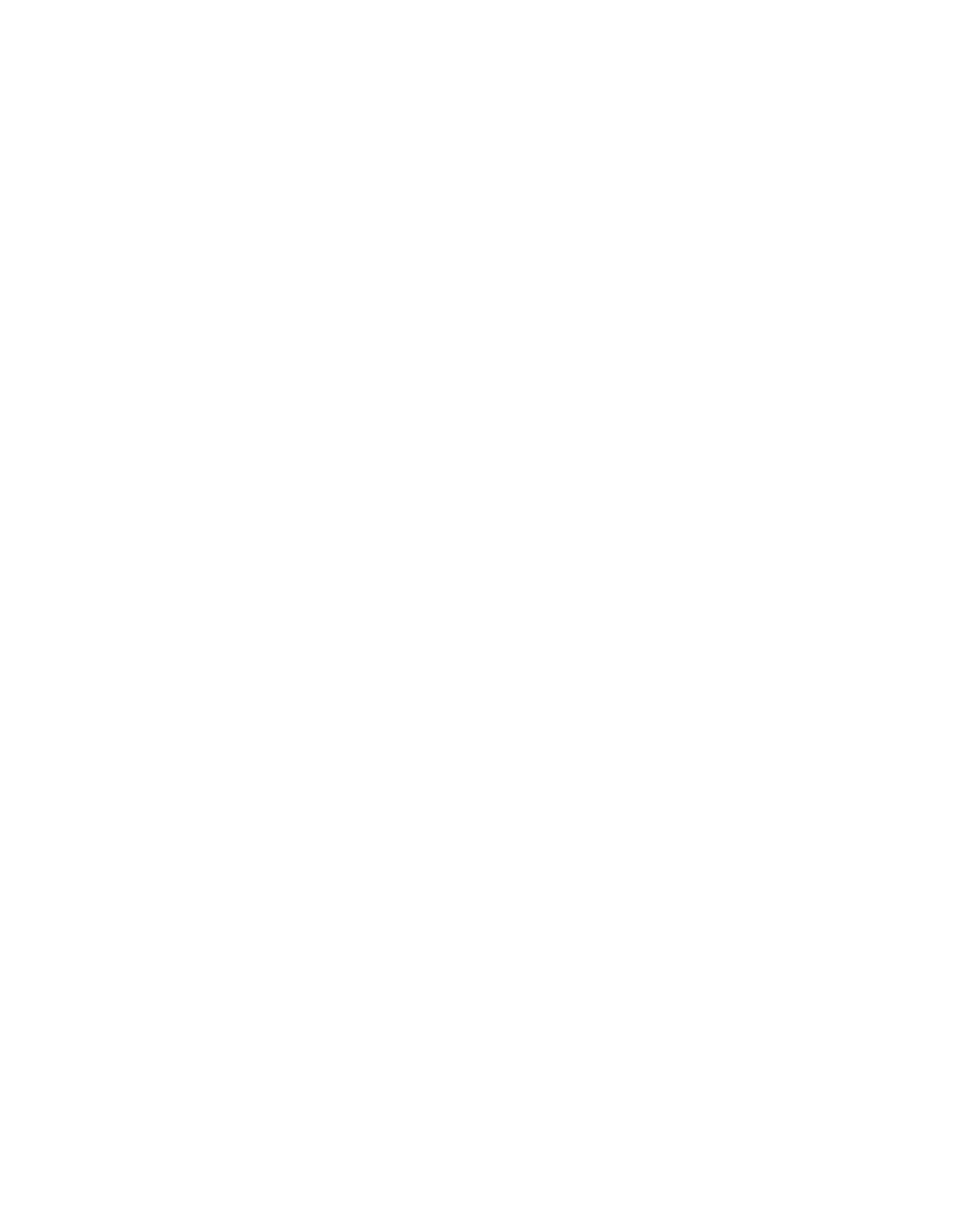# **125.3201 Regulation of land development and establishment of districts; provisions; uniformity of regulations; designations; limitations.**

Sec. 201. (1) A local unit of government may provide by zoning ordinance for the regulation of land development and the establishment of 1 or more districts within its zoning jurisdiction which regulate the use of land and structures to meet the needs of the state's citizens for food, fiber, energy, and other natural resources, places of residence, recreation, industry, trade, service, and other uses of land, to ensure that use of the land is situated in appropriate locations and relationships, to limit the inappropriate overcrowding of land and congestion of population, transportation systems, and other public facilities, to facilitate adequate and efficient provision for transportation systems, sewage disposal, water, energy, education, recreation, and other public service and facility requirements, and to promote public health, safety, and welfare.

(2) Except as otherwise provided under this act, the regulations shall be uniform for each class of land or buildings, dwellings, and structures within a district.

(3) A local unit of government may provide under the zoning ordinance for the regulation of land development and the establishment of districts which apply only to land areas and activities involved in a special program to achieve specific land management objectives and avert or solve specific land use problems, including the regulation of land development and the establishment of districts in areas subject to damage from flooding or beach erosion.

(4) A local unit of government may adopt land development regulations under the zoning ordinance designating or limiting the location, height, bulk, number of stories, uses, and size of dwellings, buildings, and structures that may be erected or altered, including tents and recreational vehicles.

**History:** 2006, Act 110, Eff. July 1, 2006.

# **125.3202 Zoning ordinance; determination by local legislative body; amendments or supplements; notice of proposed rezoning.**

Sec. 202. (1) The legislative body of a local unit of government may provide by ordinance for the manner in which the regulations and boundaries of districts or zones shall be determined and enforced or amended or supplemented. Amendments or supplements to the zoning ordinance shall be adopted in the same manner as provided under this act for the adoption of the original ordinance.

(2) Except as provided in subsection (3), the zoning commission shall give a notice of a proposed rezoning in the same manner as required under section 103.

(3) For any group of adjacent properties numbering 11 or more that is proposed for rezoning, the requirements of section 103(2) and the requirement of section 103(4)(b) that street addresses be listed do not apply to that group of adjacent properties.

(4) An amendment to a zoning ordinance by a city or village is subject to a protest petition under section 403.

(5) An amendment to conform a provision of the zoning ordinance to the decree of a court of competent jurisdiction as to any specific lands may be adopted by the legislative body and the notice of the adopted amendment published without referring the amendment to any other board or agency provided for under this act.

History: 2006, Act 110, Eff. July 1, 2006;- Am. 2008, Act 12, Imd. Eff. Feb. 29, 2008.

# **125.3203 Zoning ordinance; plan; incorporation of airport layout plan or airport approach plan; zoning ordinance adopted before or after March 28, 2001; applicability of public transportation facilities.**

Sec. 203. (1) A zoning ordinance shall be based upon a plan designed to promote the public health, safety, and general welfare, to encourage the use of lands in accordance with their character and adaptability, to limit the improper use of land, to conserve natural resources and energy, to meet the needs of the state's residents for food, fiber, and other natural resources, places of residence, recreation, industry, trade, service, and other uses of land, to ensure that uses of the land shall be situated in appropriate locations and relationships, to avoid the overcrowding of population, to provide adequate light and air, to lessen congestion on the public roads and streets, to reduce hazards to life and property, to facilitate adequate provision for a system of transportation including, subject to subsection (5), public transportation, sewage disposal, safe and adequate water supply, education, recreation, and other public requirements, and to conserve the expenditure of funds for public improvements and services to conform with the most advantageous uses of land, resources, and properties. A zoning ordinance shall be made with reasonable consideration of the character of each district, its peculiar suitability for particular uses, the conservation of property values and natural resources, and the general and appropriate trend and character of land, building, and population development.

Rendered Thursday, August 22, 2019 Page 3 Michigan Compiled Laws Complete Through PA 47 of 2019 Legislative Council, State of Michigan Courtesy of www.legislature.mi.gov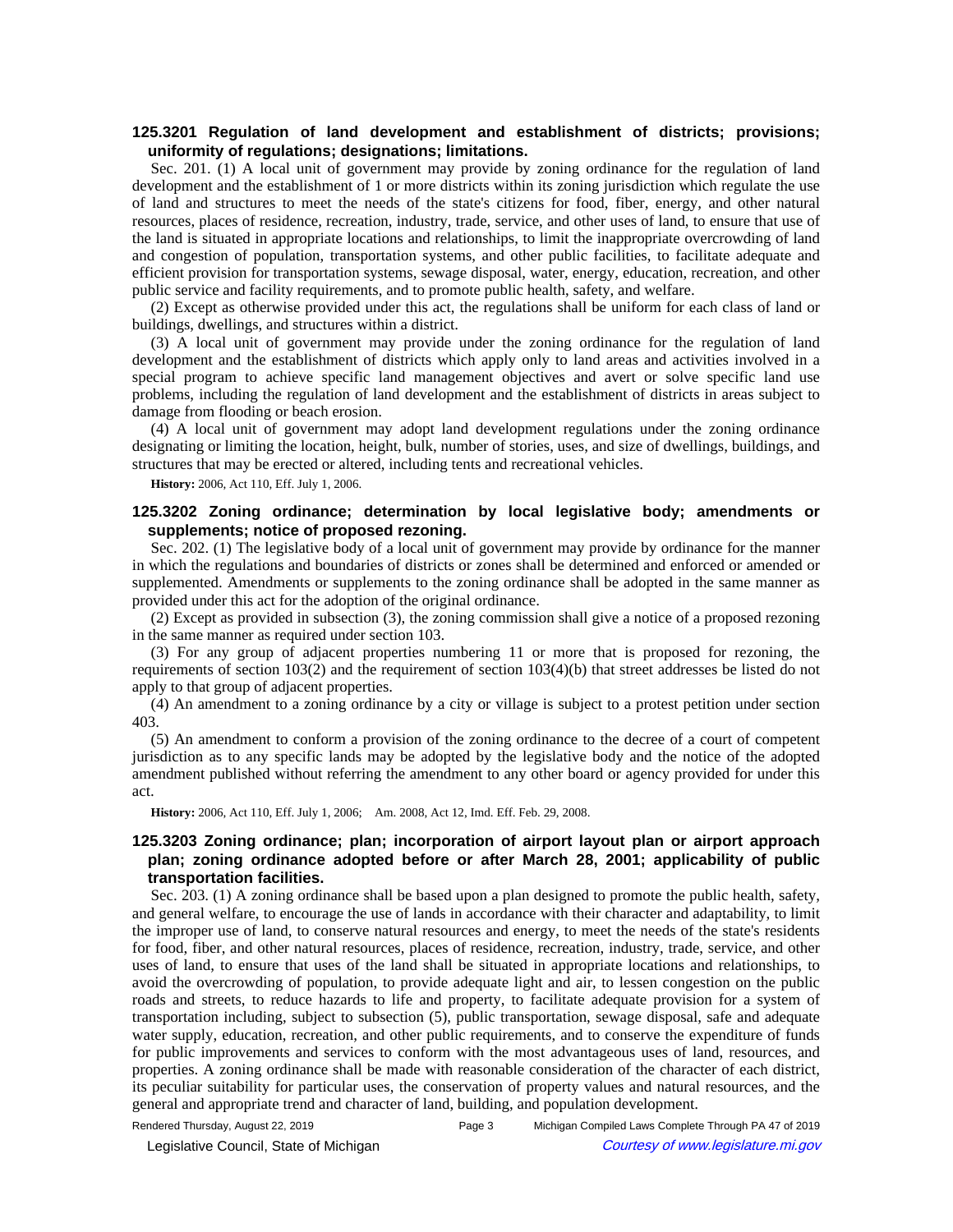(2) If a local unit of government adopts or revises a plan required under subsection (1) after an airport layout plan or airport approach plan has been filed with the local unit of government, the local unit of government shall incorporate the airport layout plan or airport approach plan into the plan adopted under subsection  $(1)$ .

(3) In addition to the requirements of subsection (1), a zoning ordinance adopted after March 28, 2001 shall be adopted after reasonable consideration of both of the following:

(a) The environs of any airport within a district.

(b) Comments received at or before a public hearing under section 306 from the airport manager of any airport.

(4) If a zoning ordinance was adopted before March 28, 2001, the zoning ordinance is not required to be consistent with any airport zoning regulations, airport layout plan, or airport approach plan. A zoning ordinance amendment adopted or variance granted after March 28, 2001 shall not increase any inconsistency that may exist between the zoning ordinance or structures or uses and any airport zoning regulations, airport layout plan, or airport approach plan. This section does not limit the right to petition for submission of a zoning ordinance amendment to the electors under section 402 or the right to file a protest petition under section 403.

(5) The reference to public transportation facilities in subsection (1) only applies to a plan that is adopted or substantively amended more than 90 days after the effective date of the amendatory act that added this subsection.

History: 2006, Act 110, Eff. July 1, 2006;—Am. 2010, Act 305, Imd. Eff. Dec. 17, 2010.

### **125.3204 Single-family residence; instruction in craft or fine art as home occupation.**

Sec. 204. A zoning ordinance adopted under this act shall provide for the use of a single-family residence by an occupant of that residence for a home occupation to give instruction in a craft or fine art within the residence. This section does not prohibit the regulation of noise, advertising, traffic, hours of operation, or other conditions that may accompany the use of a residence under this section.

## **History:** 2006, Act 110, Eff. July 1, 2006.

**125.3205 Zoning ordinance subject to certain acts; regulation or control of oil or gas wells; prohibition; extraction of valuable natural resource; challenge to zoning decision; serious consequences resulting from extraction; factors; regulations not limited.**

Sec. 205. (1) A zoning ordinance is subject to all of the following:

(a) The electric transmission line certification act, 1995 PA 30, MCL 460.561 to 460.575.

(b) The regional transit authority act, 2012 PA 387, MCL 124.541 to 124.558.

(c) The small wireless communications facilities deployment act.

(2) A county or township shall not regulate or control the drilling, completion, or operation of oil or gas wells or other wells drilled for oil or gas exploration purposes and shall not have jurisdiction with reference to the issuance of permits for the location, drilling, completion, operation, or abandonment of such wells.

(3) An ordinance shall not prevent the extraction, by mining, of valuable natural resources from any property unless very serious consequences would result from the extraction of those natural resources. Natural resources shall be considered valuable for the purposes of this section if a person, by extracting the natural resources, can receive revenue and reasonably expect to operate at a profit.

(4) A person challenging a zoning decision under subsection (3) has the initial burden of showing that there are valuable natural resources located on the relevant property, that there is a need for the natural resources by the person or in the market served by the person, and that no very serious consequences would result from the extraction, by mining, of the natural resources.

(5) In determining under this section whether very serious consequences would result from the extraction, by mining, of natural resources, the standards set forth in *Silva v Ada Township*, 416 Mich 153 (1982), shall be applied and all of the following factors may be considered, if applicable:

(a) The relationship of extraction and associated activities with existing land uses.

(b) The impact on existing land uses in the vicinity of the property.

(c) The impact on property values in the vicinity of the property and along the proposed hauling route serving the property, based on credible evidence.

(d) The impact on pedestrian and traffic safety in the vicinity of the property and along the proposed hauling route serving the property.

(e) The impact on other identifiable health, safety, and welfare interests in the local unit of government.

(f) The overall public interest in the extraction of the specific natural resources on the property.

(6) Subsections (3) to (5) do not limit a local unit of government's reasonable regulation of hours of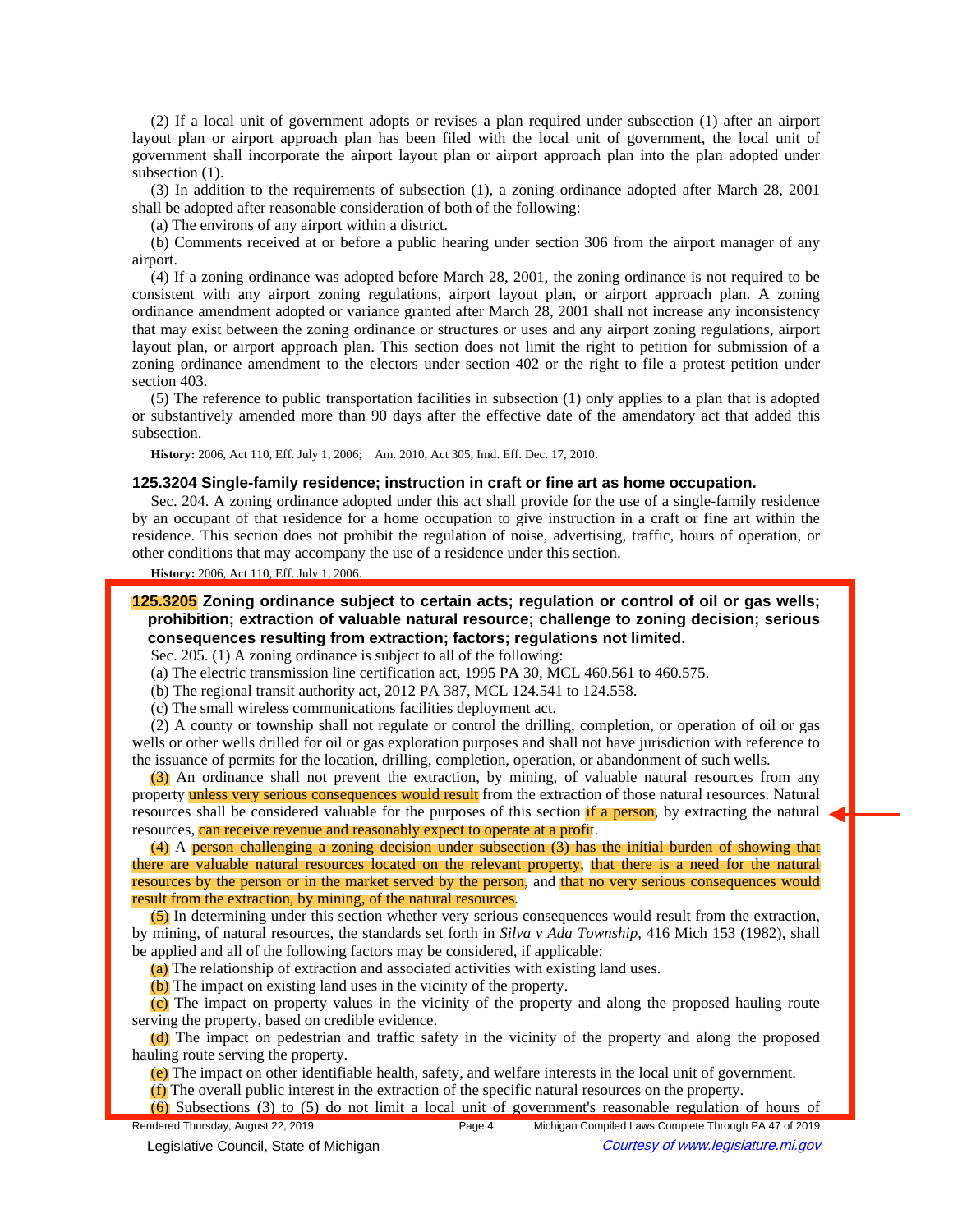operation, blasting hours, noise levels, dust control measures, and traffic, not preempted by part 632 of the natural resources and environmental protection act, 1994 PA 451, MCL 324.63201 to 324.63223. However, such regulation shall be reasonable in accommodating customary mining operations.

(7) This act does not limit state regulatory authority under other statutes or rules.

History: 2006, Act 110, Eff. July 1, 2006;—Am. 2011, Act 113, Imd. Eff. July 20, 2011;—Am. 2012, Act 389, Eff. Mar. 28, 2013;— Am. 2018, Act 366, Eff. Mar. 12, 2019.

## **125.3205a Amateur radio service station antenna structures.**

Sec. 205a. (1) 47 CFR 97.15 provides that owners of certain amateur radio service station antenna structures more than 60.96 meters (200 feet) above ground level at the site or located near or at a public use airport must notify the federal aviation administration and register with the federal communications commission as required by 47 CFR part 17.

(2) An amateur radio service station antenna structure may be erected at heights and dimensions sufficient to accommodate amateur radio service communications. Regulation of an amateur radio service station antenna structure by a local unit of government must not preclude amateur radio service communications. Rather, it must reasonably accommodate those communications and must constitute the minimum practicable regulation to accomplish the local unit of government's legitimate purpose.

(3) To obtain information about the regulation of amateur radio service station antenna structures, a person may contact any advisory board that is jointly established by the Michigan section of the American radio relay league and 1 or more state organizations representing local units of government.

**History:** Add. 2014, Act 556, Imd. Eff. Jan. 15, 2014.

### **125.3205d Zoning ordinance; prohibition or regulation of commemorative signs.**

Sec. 205d. (1) A zoning ordinance shall not regulate or prohibit a sign that is located on or within a building and that commemorates any of the following:

(a) Any of the following who die in the line of duty:

- (*i*) Police officers.
- (*ii*) Firefighters.
- (*iii*) Medical first responders.
- (*iv*) Members of the United States Armed Forces.

(*v*) Corrections officers.

(b) Veterans of the United States Armed Forces.

(2) As used in this section, "medical first responder" means that term as defined in section 20906 of the public health code, 1978 PA 368, MCL 333.20906.

**History:** Add. 2018, Act 506, Eff. Mar. 28, 2019.

## **125.3206 Residential use of property; adult foster care facilities; family or group child care homes.**

Sec. 206. (1) Except as provided in subsection (2), each of the following is a residential use of property for the purposes of zoning and a permitted use in all residential zones and is not subject to a special use or conditional use permit or procedure different from those required for other dwellings of similar density in the same zone:

(*i*) A state licensed residential facility.

(*ii*) A facility in use as described in section 3(4)(k) of the adult foster care facility licensing act, 1979 PA 218, MCL 400.703.

(2) Subsection (1) does not apply to adult foster care facilities licensed by a state agency for care and treatment of persons released from or assigned to adult correctional institutions.

(3) For a county or township, a family child care home is a residential use of property for the purposes of zoning and a permitted use in all residential zones and is not subject to a special use or conditional use permit or procedure different from those required for other dwellings of similar density in the same zone.

(4) For a county or township, a group child care home shall be issued a special use permit, conditional use permit, or other similar permit if the group child care home meets all of the following standards:

(a) Is located not closer than 1,500 feet to any of the following:

(*i*) Another licensed group child care home.

(*ii*) An adult foster care small group home or large group home licensed under the adult foster care facility licensing act, 1979 PA 218, MCL 400.701 to 400.737.

(*iii*) A facility offering substance use disorder services to 7 or more people that is licensed under part 62 of the public health code, 1978 PA 368, MCL 333.6230 to 333.6251.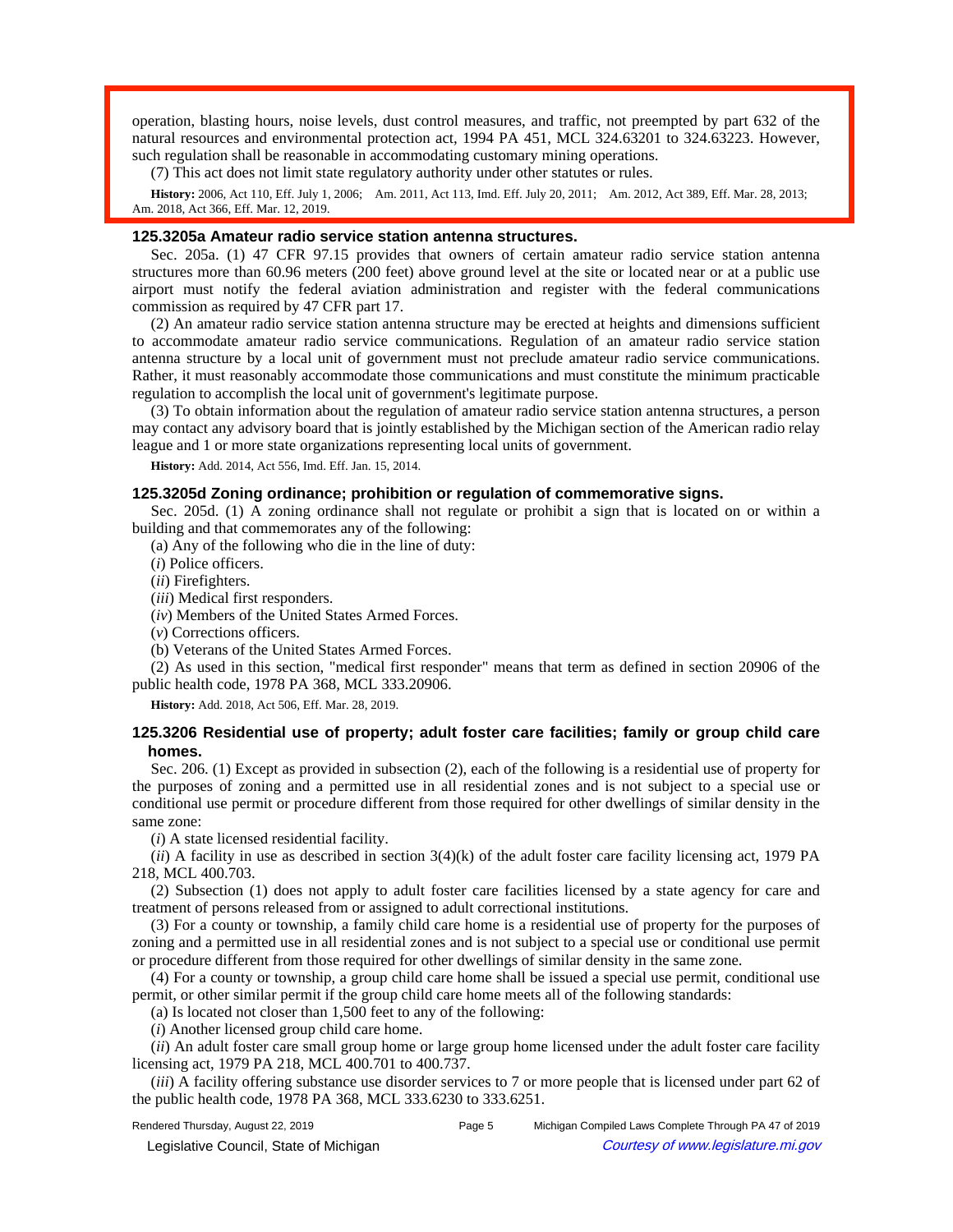(*iv*) A community correction center, resident home, halfway house, or other similar facility that houses an inmate population under the jurisdiction of the department of corrections.

(b) Has appropriate fencing for the safety of the children in the group child care home as determined by the local unit of government.

(c) Maintains the property consistent with the visible characteristics of the neighborhood.

(d) Does not exceed 16 hours of operation during a 24-hour period. The local unit of government may limit but not prohibit the operation of a group child care home between the hours of 10 p.m. and 6 a.m.

(e) Meets regulations, if any, governing signs used by a group child care home to identify itself.

(f) Meets regulations, if any, requiring a group child care home operator to provide off-street parking accommodations for his or her employees.

(5) For a city or village, a group child care home may be issued a special use permit, conditional use permit, or other similar permit.

(6) A licensed or registered family or group child care home that operated before March 30, 1989 is not required to comply with this section.

(7) This section does not prohibit a local unit of government from inspecting a family or group child care home for the home's compliance with and enforcing the local unit of government's zoning ordinance. For a county or township, an ordinance shall not be more restrictive for a family or group child care home than 1973 PA 116, MCL 722.111 to 722.128.

(8) The establishment of any of the facilities listed under subsection (4)(a) after issuance of a special use permit, conditional use permit, or other similar permit pertaining to the group child care home does not affect renewal of that permit.

(9) This section does not prohibit a local unit of government from issuing a special use permit, conditional use permit, or other similar permit to a licensed group child care home that does not meet the standards listed under subsection (4).

(10) The distances required under subsection (4)(a) shall be measured along a road, street, or place maintained by this state or a local unit of government and generally open to the public as a matter of right for the purpose of vehicular traffic, not including an alley.

History: 2006, Act 110, Eff. July 1, 2006;—Am. 2007, Act 219, Imd. Eff. Dec. 28, 2007;—Am. 2018, Act 513, Eff. Mar. 28, 2019.

#### **125.3207 Zoning ordinance or decision; effect as prohibiting establishment of land use.**

Sec. 207. A zoning ordinance or zoning decision shall not have the effect of totally prohibiting the establishment of a land use within a local unit of government in the presence of a demonstrated need for that land use within either that local unit of government or the surrounding area within the state, unless a location within the local unit of government does not exist where the use may be appropriately located or the use is unlawful.

**History:** 2006, Act 110, Eff. July 1, 2006.

### **125.3208 Nonconforming uses or structures.**

Sec. 208. (1) If the use of a dwelling, building, or structure or of the land is lawful at the time of enactment of a zoning ordinance or an amendment to a zoning ordinance, then that use may be continued although the use does not conform to the zoning ordinance or amendment. This subsection is intended to codify the law as it existed before July 1, 2006 in section 16(1) of the former county zoning act, 1943 PA 183, section 16(1) of the former township zoning act, 1943 PA 184, and section 3a(1) of the former city and village zoning act, 1921 PA 207, as they applied to counties, townships, and cities and villages, respectively, and shall be construed as a continuation of those laws and not as a new enactment.

(2) The legislative body may provide in a zoning ordinance for the completion, resumption, restoration, reconstruction, extension, or substitution of nonconforming uses or structures upon terms and conditions provided in the zoning ordinance. In establishing terms for the completion, resumption, restoration, reconstruction, extension, or substitution of nonconforming uses or structures, different classes of nonconforming uses may be established in the zoning ordinance with different requirements applicable to each class.

(3) The legislative body may acquire, by purchase, condemnation, or otherwise, private property or an interest in private property for the removal of nonconforming uses and structures. The legislative body may provide that the cost and expense of acquiring private property may be paid from general funds or assessed to a special district in accordance with the applicable statutory provisions relating to the creation and operation of special assessment districts for public improvements in local units of government. Property acquired under this subsection by a city or village shall not be used for public housing.

(4) The elimination of the nonconforming uses and structures in a zoning district is declared to be for a

Rendered Thursday, August 22, 2019 **Page 6** Michigan Compiled Laws Complete Through PA 47 of 2019 © Legislative Council, State of Michigan Council Courtesy of www.legislature.mi.gov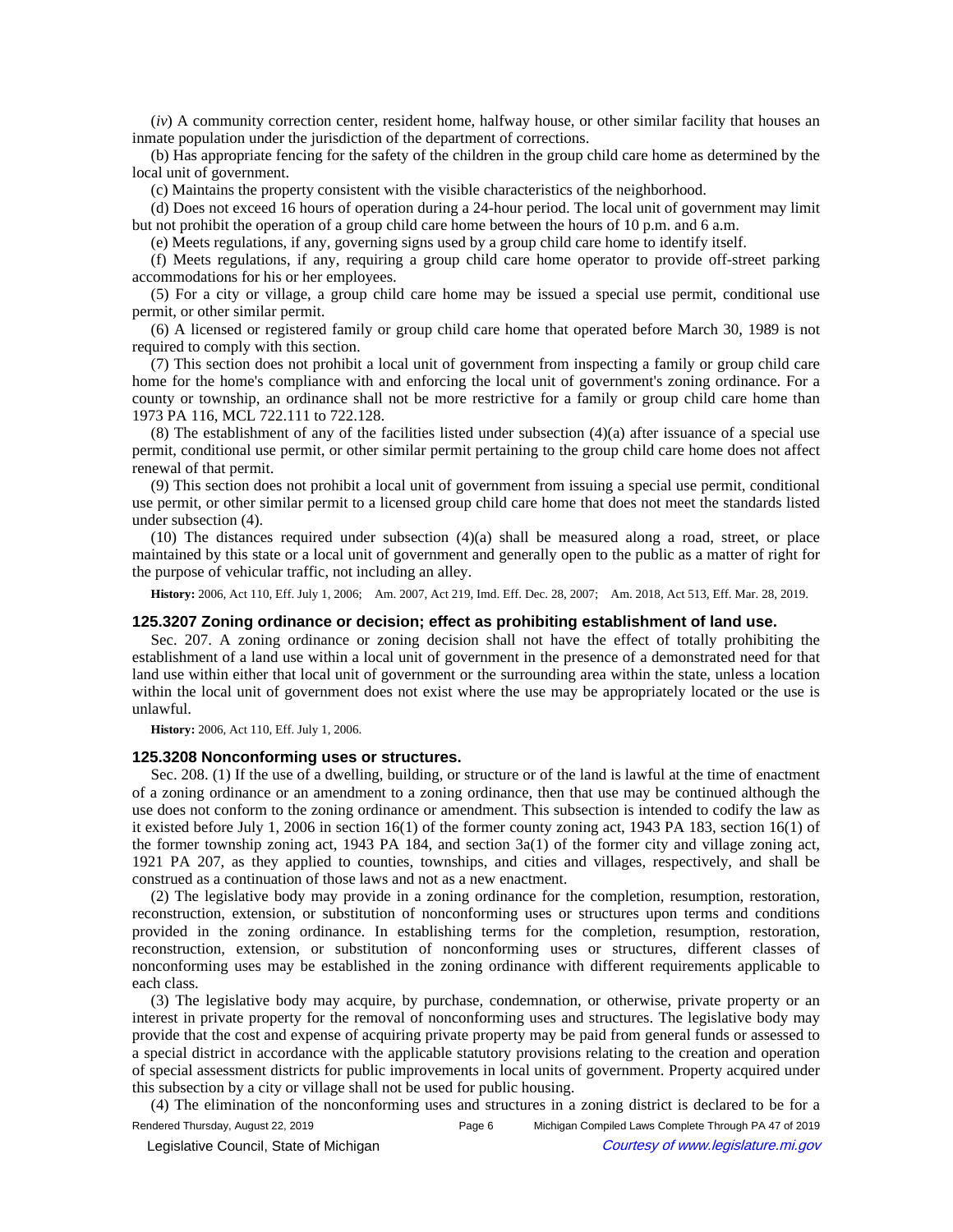public purpose and for a public use. The legislative body may institute proceedings for condemnation of nonconforming uses and structures under 1911 PA 149, MCL 213.21 to 213.25.

History: 2006, Act 110, Eff. July 1, 2006;—Am. 2008, Act 12, Imd. Eff. Feb. 29, 2008;—Am. 2010, Act 330, Imd. Eff. Dec. 21, 2010.

### **125.3209 Township zoning ordinance not subject to county ordinance, rule, or regulation.**

Sec. 209. Except as otherwise provided under this act, a township that has enacted a zoning ordinance under this act is not subject to an ordinance, rule, or regulation adopted by a county under this act.

**History:** 2006, Act 110, Eff. July 1, 2006.

### **125.3210 Ordinance as controlling.**

Sec. 210. Except as otherwise provided under this act, an ordinance adopted under this act shall be controlling in the case of any inconsistencies between the ordinance and an ordinance adopted under any other law.

**History:** 2006, Act 110, Eff. July 1, 2006.

# **125.3211 Appointment of zoning commission by legislative body; purposes; petition; initiation of action to formulate zoning commission and zoning ordinance.**

Sec. 211. (1) The legislative body may proceed with the adoption of a zoning ordinance containing land development regulations and establishing zoning districts under this act upon appointment of a zoning commission as provided in section 301.

(2) The legislative body may appoint a zoning commission for purposes of formulating a zoning ordinance on its own initiative or upon receipt of a petition requesting that action as provided under subsection (3).

(3) Upon receipt of a petition signed by a number of qualified and registered voters residing in the zoning jurisdiction equal to not less than 8% of the total votes cast within the zoning jurisdiction for all candidates for governor at the last preceding general election at which a governor was elected, filed with the clerk of the local unit of government requesting the legislative body to appoint a zoning commission for purposes of formulating a zoning ordinance, the legislative body, at the next regular meeting, may initiate action to formulate a zoning commission and zoning ordinance under this act.

**History:** 2006, Act 110, Eff. July 1, 2006.

### ARTICLE III

#### ZONING COMMISSION

# **125.3301 Zoning commission; creation; transfer of powers to planning commission; resolution; membership; terms; successors; vacancy; limitation; removal of member; officers.**

Sec. 301. (1) Each local unit of government in which the legislative body exercises authority under this act shall create a zoning commission unless 1 of the following applies:

(a) A county zoning commission created under former 1943 PA 183, a township zoning board created under former 1943 PA 184, or a city or village zoning commission created under former 1921 PA 207 was in existence in the local unit of government as of June 30, 2006. Unless abolished by the legislative body, that existing board or commission shall continue as and exercise the powers and perform the duties of a zoning commission under this act, subject to a transfer of power under subsection (2).

(b) A planning commission was, as of June 30, 2006, in existence in the local unit of government and pursuant to the applicable planning enabling act exercising the powers and performing the duties of a county zoning commission created under former 1943 PA 185, of a township zoning board created under former 1943 PA 184, or of a city or village zoning commission created under former 1921 PA 207. Unless abolished by the legislative body, that existing planning commission shall continue and exercise the powers and perform the duties of a zoning commission under this act.

(c) The local unit of government has created a planning commission on or after July 1, 2006 and transferred the powers and duties of a zoning commission to the planning commission pursuant to the applicable planning enabling act.

(2) Except as otherwise provided under this subsection, if the powers and duties of the zoning commission have been transferred to the planning commission as provided by law, the planning commission shall function as the zoning commission of the local unit of government. By July 1, 2011, the legislative body shall transfer the powers and duties of the zoning commission to the planning commission. Except as provided under this subsection, beginning July 1, 2011, a zoning commission's powers or duties under this act or an ordinance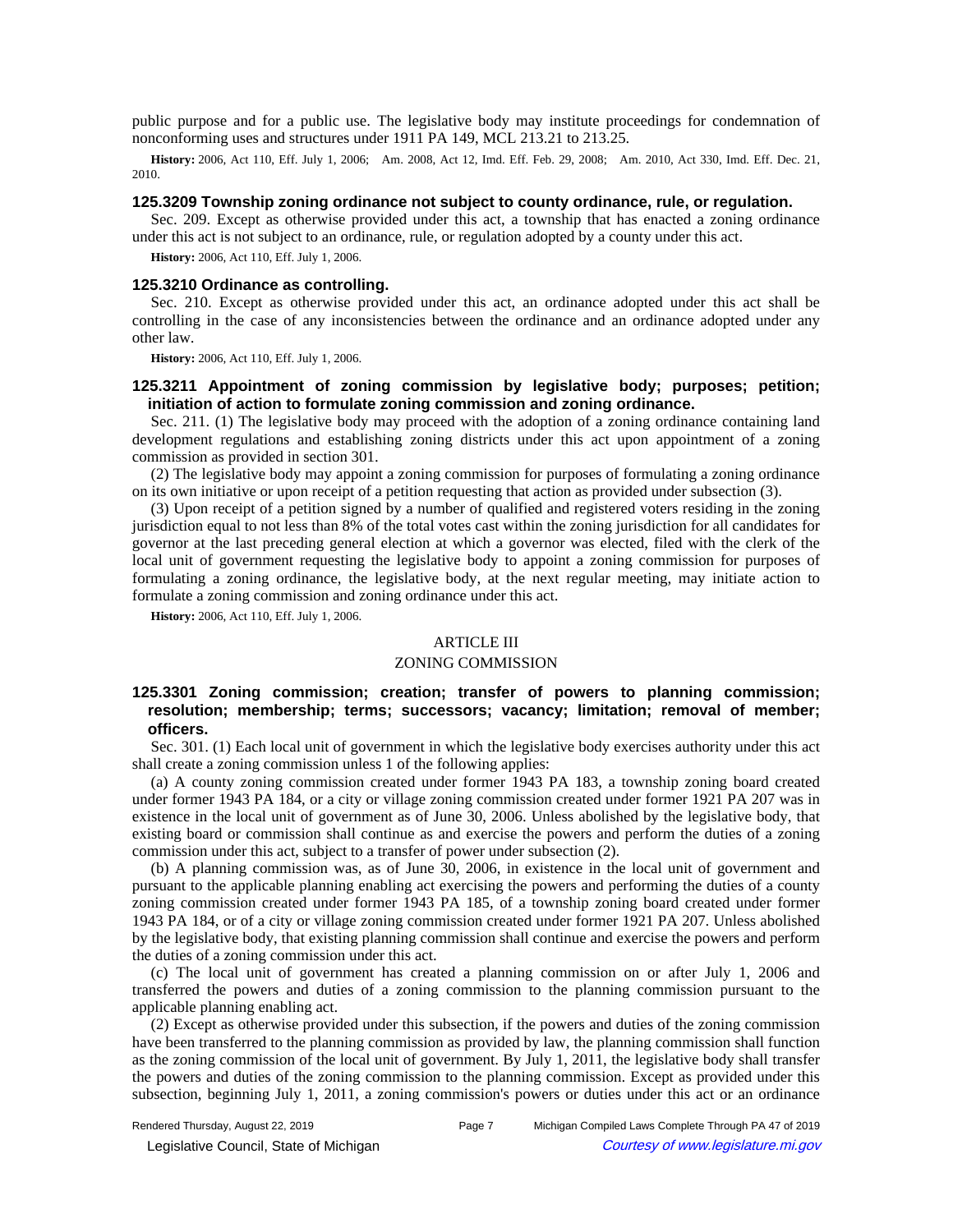adopted under this act shall only be exercised or performed by a planning commission.

(3) If a zoning commission is created on or after July 1, 2006, the zoning commission shall be created by resolution and be composed of not fewer than 5 or more than 11 members appointed by the legislative body. Not fewer than 2 of the members of a county zoning commission shall be recommended for membership by the legislative bodies of townships that are, or will be, subject to the county zoning ordinance. This requirement may be met as vacancies occur on a county zoning commission that existed on June 30, 2006.

(4) The members of a zoning commission shall be selected upon the basis of the members' qualifications and fitness to serve as members of a zoning commission.

(5) The first zoning commission appointed under subsection (3) shall be divided as nearly as possible into 3 equal groups, with terms of each group as follows:

(a) One group for 1 year.

(b) One group for 2 years.

(c) One group for 3 years.

(6) Upon the expiration of the terms of the members first appointed, successors shall be appointed in the same manner for terms of 3 years each. A member of the zoning commission shall serve until a successor is appointed and has been qualified.

(7) A vacancy on a zoning commission shall be filled for the remainder of the unexpired term in the same manner as the original appointment.

(8) An elected officer of a local unit of government shall not serve simultaneously as a member or an employee of the zoning commission of that local unit of government, except that 1 member of the legislative body may be a member of the zoning commission.

(9) The legislative body shall provide for the removal of a member of a zoning commission for misfeasance, malfeasance, or nonfeasance in office upon written charges and after public hearing.

(10) A zoning commission shall elect from its members a chairperson, a secretary, and other officers and establish such committees it considers necessary and may engage any employees, including for technical assistance, it requires. The election of officers shall be held not less than once in every 2-year period.

History: 2006, Act 110, Eff. July 1, 2006;- Am. 2008, Act 12, Imd. Eff. Feb. 29, 2008.

#### **125.3302 Expenses; compensation.**

Sec. 302. Members of the zoning commission may be reimbursed for reasonable expenses actually incurred in the discharge of their duties and may receive compensation as fixed by the legislative body.

**History:** 2006, Act 110, Eff. July 1, 2006.

#### **125.3303 Planning expert; compensation.**

Sec. 303. (1) With the approval of the legislative body, the zoning commission may engage the services of a planning expert. Compensation for the planning expert shall be paid by the legislative body.

(2) The zoning commission shall consider any information and recommendations furnished by appropriate public officials, departments, or agencies.

**History:** 2006, Act 110, Eff. July 1, 2006.

## **125.3304 Regular meetings; notice; zoning commission subject to open meetings act.**

Sec. 304. The zoning commission shall hold a minimum of 2 regular meetings annually, giving notice of the time and place by publication in a newspaper of general circulation in the zoning jurisdiction. Notice shall be given not less than 15 days before the meeting. The zoning commission is subject to the open meetings act, 1976 PA 267, MCL 15.261 to 15.275.

**History:** 2006, Act 110, Eff. July 1, 2006.

## **125.3305 Recommendations of zoning commission; adoption and filing.**

Sec. 305. The zoning commission shall adopt and file with the legislative body the following recommendations:

(a) A zoning plan for the areas subject to zoning of the local unit of government.

(b) The establishment of zoning districts, including the boundaries of those districts.

(c) The text of a zoning ordinance with the necessary maps and zoning regulations to be adopted for a zoning district or the zoning jurisdiction as a whole.

(d) The manner of administering and enforcing the zoning ordinance.

**History:** 2006, Act 110, Eff. July 1, 2006.

## **125.3306 Recommendations of zoning commission; submission to legislative body; public**

Rendered Thursday, August 22, 2019 Page 8 Michigan Compiled Laws Complete Through PA 47 of 2019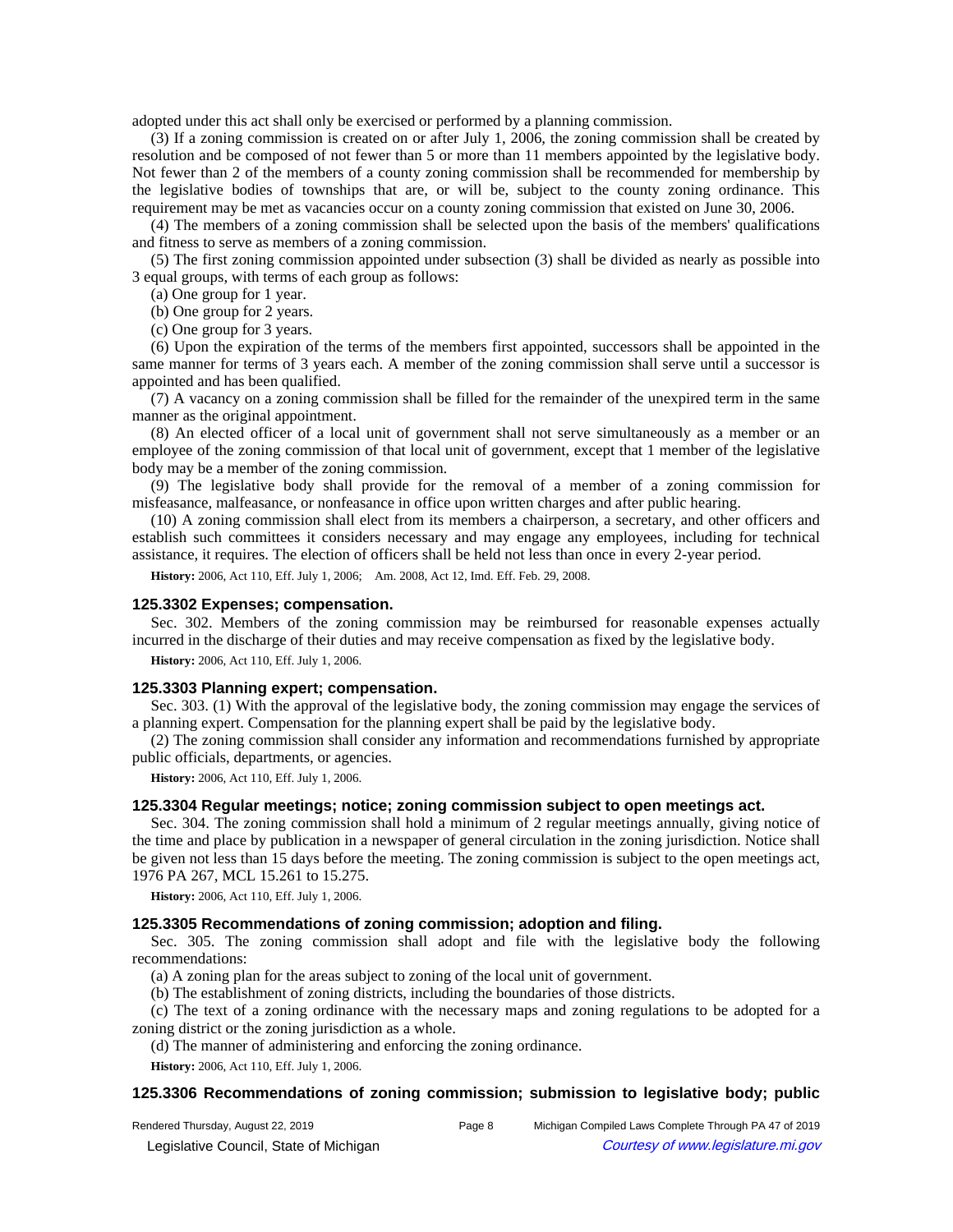### **hearing; notice; examination of proposed text and maps.**

Sec. 306. (1) Before submitting its recommendations for a proposed zoning ordinance to the legislative body, the zoning commission shall hold at least 1 public hearing. Notice of the time and place of the public hearing shall be given in the same manner as required under section 103(1) for the initial adoption of a zoning ordinance or section 202 for any other subsequent zoning text or map amendments.

(2) Notice of the time and place of the public hearing shall also be given by mail to each electric, gas, and pipeline public utility company, each telecommunication service provider, each railroad operating within the district or zone affected, and the airport manager of each airport, that registers its name and mailing address with the clerk of the legislative body for the purpose of receiving the notice of public hearing.

(3) The notices required under this section shall include the places and times at which the proposed text and any maps of the zoning ordinance may be examined.

**History:** 2006, Act 110, Eff. July 1, 2006.

## **125.3307 Review and recommendations after hearing; submission to township; submission to coordinating zoning committee; waiver of right to review.**

Sec. 307. (1) Following the hearing required in section 306, a township shall submit for review and recommendation the proposed zoning ordinance, including any zoning maps, to the zoning commission of the county in which the township is situated if a county zoning commission has been appointed as provided under this act.

(2) If there is not a county zoning commission or county planning commission, the proposed zoning ordinance shall be submitted to the coordinating zoning committee. The coordinating zoning committee shall be composed of either 3 or 5 members appointed by the legislative body of the county for the purpose of coordinating the zoning ordinances proposed for adoption under this act with the zoning ordinances of a township, city, or village having a common boundary with the township.

(3) The county will have waived its right for review and recommendation of an ordinance if the recommendation of the county zoning commission, planning commission, or coordinating zoning committee has not been received by the township within 30 days from the date the proposed ordinance is received by the county.

(4) The legislative body of a county by resolution may waive its right to review township ordinances and amendments under this section.

**History:** 2006, Act 110, Eff. July 1, 2006.

## **125.3308 Summary of public hearing comments; transmission to legislative body by zoning commission; report.**

Sec. 308. (1) Following the required public hearing under section 306, the zoning commission shall transmit a summary of comments received at the hearing and its proposed zoning ordinance, including any zoning maps and recommendations, to the legislative body of the local unit of government.

(2) Following the enactment of the zoning ordinance, the zoning commission shall at least once per year prepare for the legislative body a report on the administration and enforcement of the zoning ordinance and recommendations for amendments or supplements to the ordinance.

**History:** 2006, Act 110, Eff. July 1, 2006.

#### ARTICLE IV

### ZONING ADOPTION AND ENFORCEMENT

# **125.3401 Public hearing to be held by legislative body; conditions; notice; approval of zoning ordinance and amendments by legislative body; filing; notice of ordinance adoption; notice mailed to airport manager; information to be included in notice; other statutory requirements superseded.**

Sec. 401. (1) After receiving a zoning ordinance under section 308(1) or an amendment under sections 202 and 308(1), the legislative body may hold a public hearing if it considers it necessary or if otherwise required.

(2) Notice of a public hearing to be held by the legislative body shall be given in the same manner as required under section 103(1) for the initial adoption of a zoning ordinance or section 202 for any zoning text or map amendments.

(3) The legislative body may refer any proposed amendments to the zoning commission for consideration and comment within a time specified by the legislative body.

(4) The legislative body shall grant a hearing on a proposed ordinance provision to an interested property owner who requests a hearing by certified mail, addressed to the clerk of the legislative body. A hearing under

Rendered Thursday, August 22, 2019 Page 9 Michigan Compiled Laws Complete Through PA 47 of 2019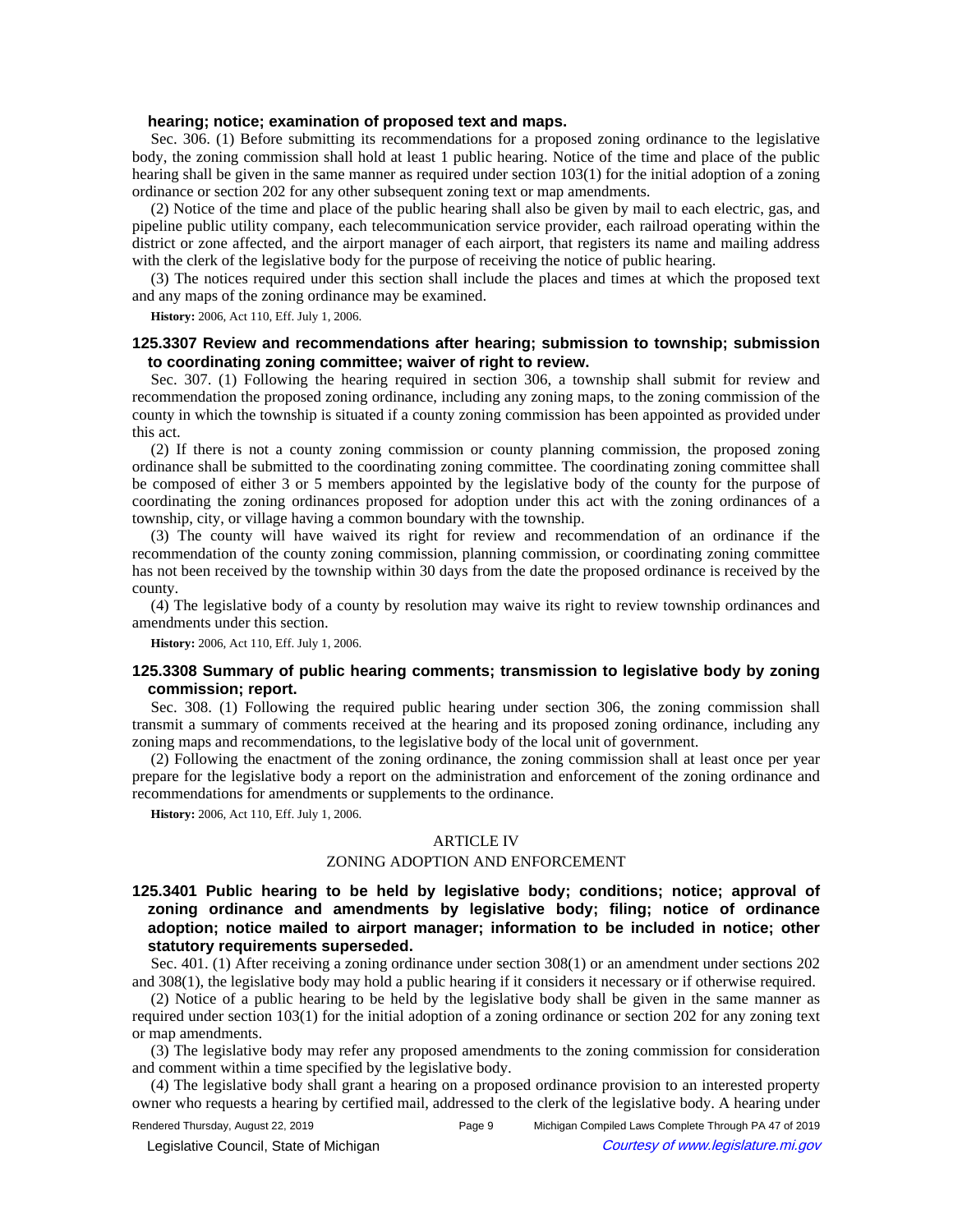this subsection is not subject to the requirements of section 103, except that notice of the hearing shall be given to the interested property owner in the manner required in section 103(3) and (4).

(5) After any proceedings under subsections (1) to (4), the legislative body shall consider and vote upon the adoption of a zoning ordinance, with or without amendments. A zoning ordinance and any amendments shall be approved by a majority vote of the members of the legislative body.

(6) Except as otherwise provided under section 402, a zoning ordinance shall take effect upon the expiration of 7 days after publication as required by subsection (7) or at such later date after publication as may be specified by the legislative body or charter.

(7) Following adoption of a zoning ordinance or any subsequent amendments by the legislative body, the zoning ordinance or subsequent amendments shall be filed with the clerk of the legislative body, and a notice of ordinance adoption shall be published in a newspaper of general circulation in the local unit of government within 15 days after adoption.

(8) A copy of the notice required under subsection (7) shall be mailed to the airport manager of an airport entitled to notice under section 306.

(9) The notice required under this section shall include all of the following information:

(a) In the case of a newly adopted zoning ordinance, the following statement: "A zoning ordinance regulating the development and use of land has been adopted by the legislative body of the [county, township, city, or village] of  $\blacksquare$ .

(b) In the case of an amendment to an existing zoning ordinance, either a summary of the regulatory effect of the amendment, including the geographic area affected, or the text of the amendment.

(c) The effective date of the ordinance or amendment.

(d) The place where and time when a copy of the ordinance or amendment may be purchased or inspected.

(10) The filing and publication requirements under this section supersede any other statutory or charter requirements relating to the filing and publication of county, township, city, or village ordinances.

History: 2006, Act 110, Eff. July 1, 2006;—Am. 2008, Act 12, Imd. Eff. Feb. 29, 2008.

#### **125.3402 Notice of intent to file petition.**

Sec. 402. (1) Within 7 days after publication of a zoning ordinance under section 401, a registered elector residing in the zoning jurisdiction of a county or township may file with the clerk of the legislative body a notice of intent to file a petition under this section.

(2) If a notice of intent is filed under subsection (1), the petitioner shall have 30 days following the publication of the zoning ordinance to file a petition signed by a number of registered electors residing in the zoning jurisdiction not less than 15% of the total vote cast within the zoning jurisdiction for all candidates for governor at the last preceding general election at which a governor was elected, with the clerk of the legislative body requesting the submission of a zoning ordinance or part of a zoning ordinance to the electors residing in the zoning jurisdiction for their approval.

(3) Upon the filing of a notice of intent under subsection (1), the zoning ordinance or part of the zoning ordinance adopted by the legislative body shall not take effect until 1 of the following occurs:

(a) The expiration of 30 days after publication of the ordinance, if a petition is not filed within that time.

(b) If a petition is filed within 30 days after publication of the ordinance, the clerk of the legislative body determines that the petition is inadequate.

(c) If a petition is filed within 30 days after publication of the ordinance, the clerk of the legislative body determines that the petition is adequate and the ordinance or part of the ordinance is approved by a majority of the registered electors residing in the zoning jurisdiction voting on the petition at the next regular election or at any special election called for that purpose. The legislative body shall provide the manner of submitting the zoning ordinance or part of the zoning ordinance to the electors for their approval or rejection and determining the result of the election.

(4) A petition and an election under this section are subject to the Michigan election law, 1954 PA 116, MCL 168.1 to 168.992.

**History:** 2006, Act 110, Eff. July 1, 2006.

## **125.3403 Amendment to zoning ordinance; filing of protest petition; vote.**

Sec. 403. (1) An amendment to a zoning ordinance by a city or village is subject to a protest petition as required by this subsection. If a protest petition is filed, approval of the amendment to the zoning ordinance shall require a 2/3 vote of the legislative body, unless a larger vote, not to exceed a 3/4 vote, is required by ordinance or charter. The protest petition shall be presented to the legislative body of the city or village before final legislative action on the amendment and shall be signed by 1 or more of the following:

(a) The owners of at least 20% of the area of land included in the proposed change.

Rendered Thursday, August 22, 2019 **Page 10** Page 10 Michigan Compiled Laws Complete Through PA 47 of 2019 © Legislative Council, State of Michigan Council Courtesy of www.legislature.mi.gov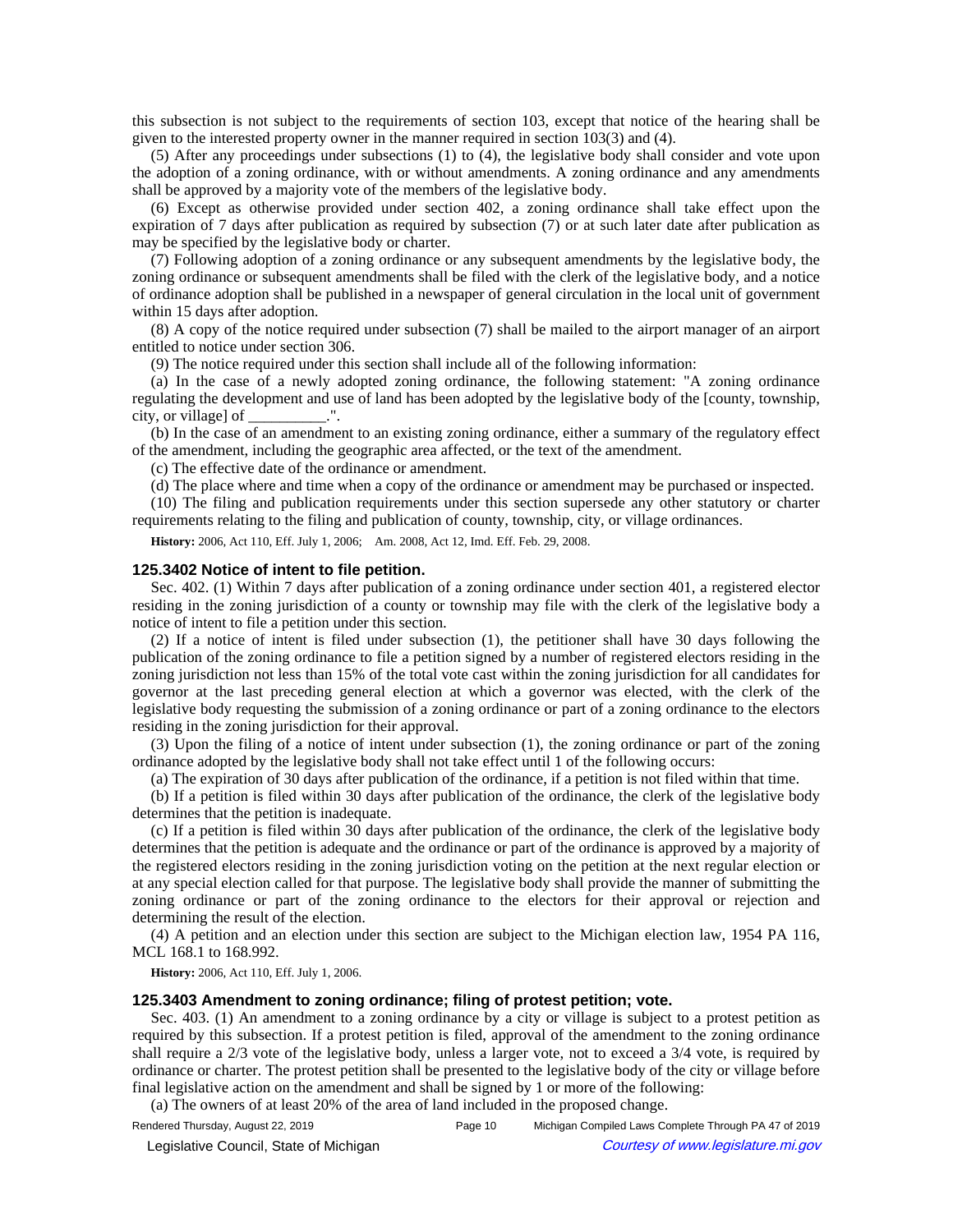(b) The owners of at least 20% of the area of land included within an area extending outward 100 feet from any point on the boundary of the land included in the proposed change.

(2) Publicly owned land shall be excluded in calculating the 20% land area requirement under subsection (1).

**History:** 2006, Act 110, Eff. July 1, 2006.

### **125.3404 Interim zoning ordinance.**

Sec. 404. (1) To protect the public health, safety, and general welfare of the inhabitants and the lands and resources of a local unit of government during the period required for the preparation and enactment of an initial zoning ordinance under this act, the legislative body of a local unit of government may direct the zoning commission to submit, within a specified period of time, recommendations as to the provisions of an interim zoning ordinance.

(2) Before presenting its recommendations to the legislative body, the zoning commission of a township shall submit the interim zoning ordinance, or an amendment to the ordinance, to the county zoning commission or the coordinating zoning committee, for the purpose of coordinating the zoning ordinance with the zoning ordinances of a township, city, or village having a common boundary with the township. The ordinance shall be considered approved 15 days from the date the zoning ordinance is submitted to the legislative body.

(3) After approval, the legislative body, by majority vote of its members, may give the interim ordinance or amendments to the interim ordinance immediate effect. An interim ordinance and subsequent amendments shall be filed and published as required under section 401.

(4) The interim ordinance, including any amendments, shall be limited to 1 year from the effective date and to not more than 2 years of renewal thereafter by resolution of the local unit of government.

**History:** 2006, Act 110, Eff. July 1, 2006.

## **125.3405 Use and development of land as condition to rezoning.**

Sec. 405. (1) An owner of land may voluntarily offer in writing, and the local unit of government may approve, certain use and development of the land as a condition to a rezoning of the land or an amendment to a zoning map.

(2) In approving the conditions under subsection (1), the local unit of government may establish a time period during which the conditions apply to the land. Except for an extension under subsection (4), if the conditions are not satisfied within the time specified under this subsection, the land shall revert to its former zoning classification.

(3) The local government shall not add to or alter the conditions approved under subsection (1) during the time period specified under subsection (2) of this section.

(4) The time period specified under subsection (2) may be extended upon the application of the landowner and approval of the local unit of government.

(5) A local unit of government shall not require a landowner to offer conditions as a requirement for rezoning. The lack of an offer under subsection (1) shall not otherwise affect a landowner's rights under this act, the ordinances of the local unit of government, or any other laws of this state.

**History:** 2006, Act 110, Eff. July 1, 2006.

#### **125.3406 Zoning permits; fees; effect of delinquent payment of fine, costs, or assessment.**

Sec. 406. (1) The legislative body may charge reasonable fees for zoning permits as a condition of granting authority to use, erect, alter, or locate dwellings, buildings, and structures, including tents and recreational vehicles, within a zoning district established under this act.

(2) A zoning ordinance adopted by a city may provide that a person is not eligible to apply for a rezoning, site plan approval, special land use approval, planned unit development approval, variance, or other zoning authorization if the person is delinquent in paying a civil fine, costs, or a justice system assessment imposed by an administrative hearings bureau established in that city pursuant to section 4q of the home rule city act, 1909 PA 279, MCL 117.4q.

(3) A zoning ordinance provision adopted under subsection (2) does not apply to an applicant for a zoning authorization if the applicant became the owner of the property by foreclosure or by taking a deed in lieu of foreclosure and is 1 of the following:

(a) A government-sponsored enterprise. As used in this subdivision, "government-sponsored enterprise" means that term as defined in 2 USC 622(8), or the Michigan state housing development authority created under the state housing development authority act of 1966, 1966 PA 346, MCL 125.1401 to 125.1499c.

(b) A financial institution. As used in this subdivision, "financial institution" means that term as defined in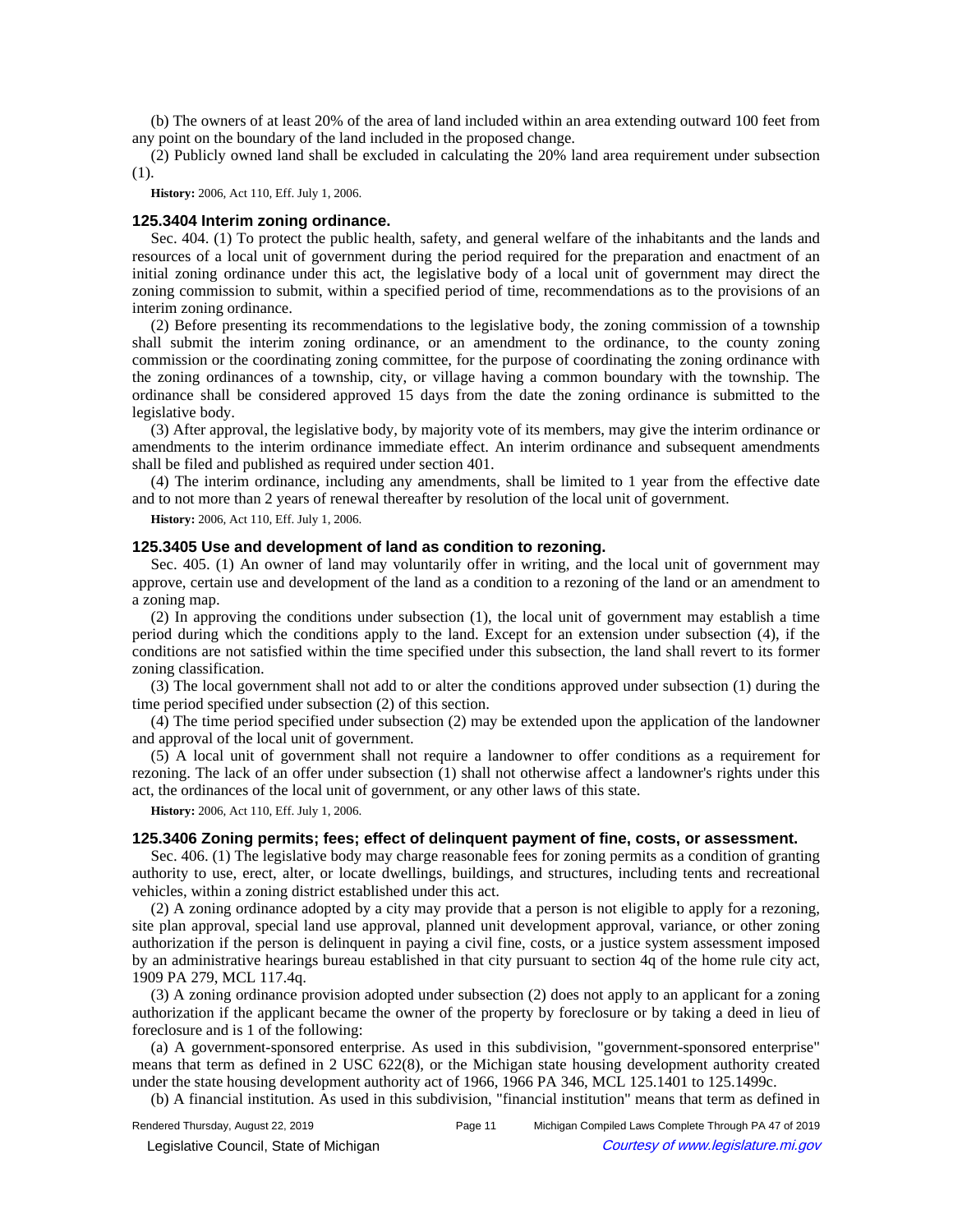section 4(c) of the Michigan strategic fund act, 1984 PA 270, MCL 125.2004.

(c) A mortgage servicer, as that term is defined in section 1a of the mortgage brokers, lenders, and servicers licensing act, 1987 PA 173, MCL 445.1651a, that is subject to the mortgage brokers, lenders, and servicers licensing act, 1987 PA 173, MCL 445.1651 to 445.1684.

(d) A credit union service organization that is organized under the laws of this state or the United States.

(4) Subsection (2) does not apply to a zoning authorization if the authorization will correct, in whole or in part, the blight violation that was the subject of the delinquent payment referred to in subsection (2).

History: 2006, Act 110, Eff. July 1, 2006;- Am. 2013, Act 189, Eff. Mar. 14, 2014.

#### **125.3407 Certain violations as nuisance per se.**

Sec. 407. Except as otherwise provided by law, a use of land or a dwelling, building, or structure, including a tent or recreational vehicle, used, erected, altered, razed, or converted in violation of a zoning ordinance or regulation adopted under this act is a nuisance per se. The court shall order the nuisance abated, and the owner or agent in charge of the dwelling, building, structure, tent, recreational vehicle, or land is liable for maintaining a nuisance per se. The legislative body shall in the zoning ordinance enacted under this act designate the proper official or officials who shall administer and enforce the zoning ordinance and do 1 of the following for each violation of the zoning ordinance:

(a) Impose a penalty for the violation.

(b) Designate the violation as a municipal civil infraction and impose a civil fine for the violation.

(c) Designate the violation as a blight violation and impose a civil fine or other sanction authorized by law. This subdivision applies only to a city that establishes an administrative hearings bureau pursuant to section 4q of the home rule city act, 1909 PA 279, MCL 117.4q.

History: 2006, Act 110, Eff. July 1, 2006;- Am. 2008, Act 12, Imd. Eff. Feb. 29, 2008.

#### ARTICLE V

### SPECIAL ZONING PROVISIONS

#### **125.3501 Submission and approval of site plan; procedures and requirements.**

Sec. 501. (1) The local unit of government may require the submission and approval of a site plan before authorization of a land use or activity regulated by a zoning ordinance. The zoning ordinance shall specify the body or official responsible for reviewing site plans and granting approval.

(2) If a zoning ordinance requires site plan approval, the site plan, as approved, shall become part of the record of approval, and subsequent actions relating to the activity authorized shall be consistent with the approved site plan, unless a change conforming to the zoning ordinance is agreed to by the landowner and the body or official that initially approved the site plan.

(3) The procedures and requirements for the submission and approval of site plans shall be specified in the zoning ordinance. Site plan submission, review, and approval shall be required for special land uses and planned unit developments.

(4) A decision rejecting, approving, or conditionally approving a site plan shall be based upon requirements and standards contained in the zoning ordinance, other statutorily authorized and properly adopted local unit of government planning documents, other applicable ordinances, and state and federal statutes.

(5) A site plan shall be approved if it contains the information required by the zoning ordinance and is in compliance with the conditions imposed under the zoning ordinance, other statutorily authorized and properly adopted local unit of government planning documents, other applicable ordinances, and state and federal statutes.

History: 2006, Act 110, Eff. July 1, 2006;- Am. 2008, Act 12, Imd. Eff. Feb. 29, 2008.

## **125.3502 Special land uses; review and approval; application; notice of request; public hearing; incorporation of decision in statement of findings and conclusions.**

Sec. 502. (1) The legislative body may provide in a zoning ordinance for special land uses in a zoning district. A special land use shall be subject to the review and approval of the zoning commission, the planning commission, an official charged with administering the zoning ordinance, or the legislative body as required by the zoning ordinance. The zoning ordinance shall specify all of the following:

(a) The special land uses and activities eligible for approval and the body or official responsible for reviewing and granting approval.

(b) The requirements and standards for approving a request for a special land use.

(c) The procedures and supporting materials required for the application, review, and approval of a special

Rendered Thursday, August 22, 2019 Page 12 Michigan Compiled Laws Complete Through PA 47 of 2019 © Legislative Council, State of Michigan Council Courtesy of www.legislature.mi.gov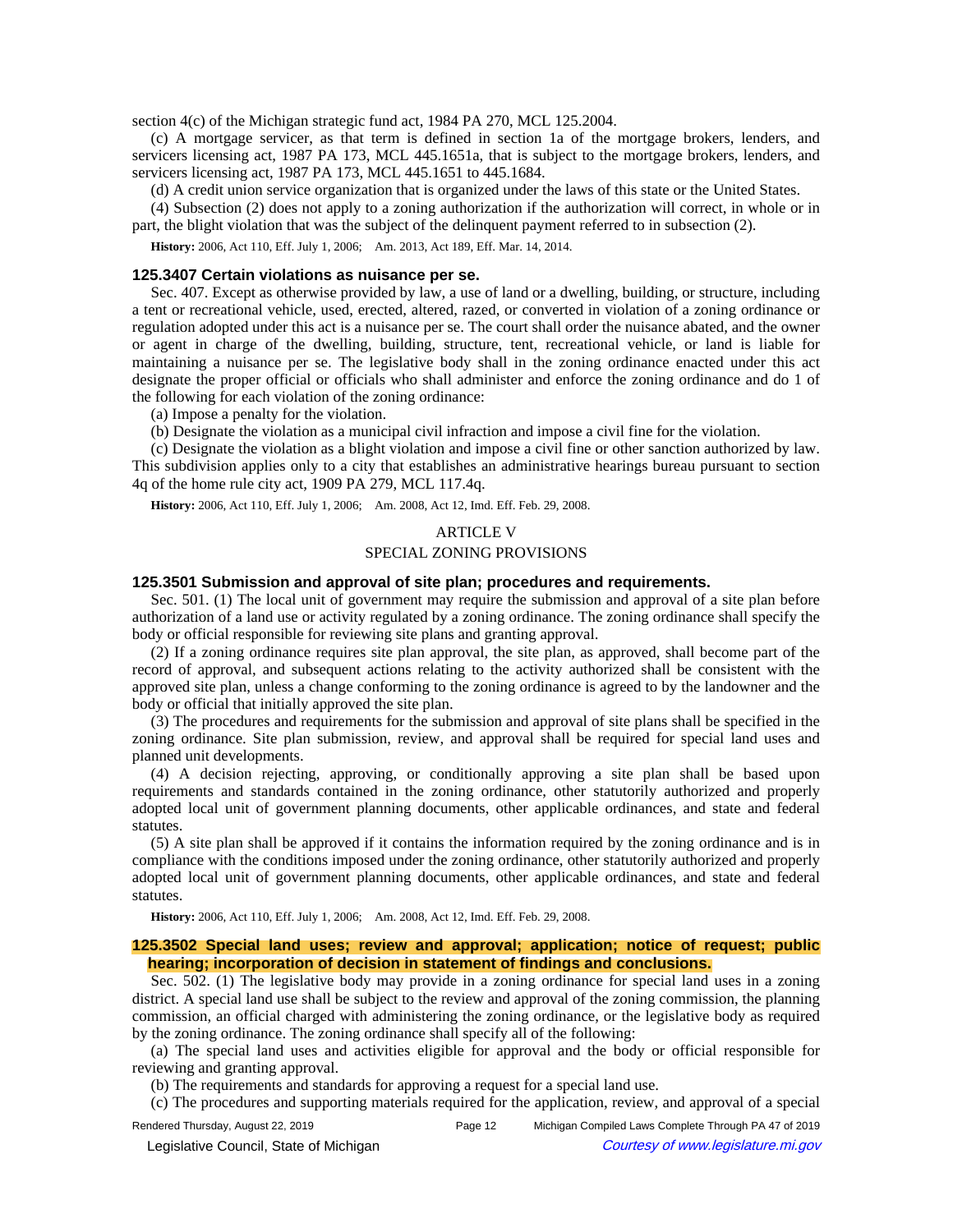land use.

(2) Upon receipt of an application for a special land use which requires a discretionary decision, the local unit of government shall provide notice of the request as required under section 103. The notice shall indicate that a public hearing on the special land use request may be requested by any property owner or the occupant of any structure located within 300 feet of the property being considered for a special land use regardless of whether the property or occupant is located in the zoning jurisdiction.

(3) At the initiative of the body or official responsible for approving the special land use or upon the request of the applicant, a real property owner whose real property is assessed within 300 feet of the property, or the occupant of a structure located within 300 feet of the property, a public hearing shall be held before a discretionary decision is made on the special land use request.

(4) The body or official designated to review and approve special land uses may deny, approve, or approve with conditions a request for special land use approval. The decision on a special land use shall be incorporated in a statement of findings and conclusions relative to the special land use which specifies the basis for the decision and any conditions imposed.

**History:** 2006, Act 110, Eff. July 1, 2006.

### **125.3503 Planned unit development.**

Sec. 503. (1) As used in this section, "planned unit development" includes such terms as cluster zoning, planned development, community unit plan, and planned residential development and other terminology denoting zoning requirements designed to accomplish the objectives of the zoning ordinance through a land development project review process based on the application of site planning criteria to achieve integration of the proposed land development project with the characteristics of the project area.

(2) The legislative body may establish planned unit development requirements in a zoning ordinance that permit flexibility in the regulation of land development, encourage innovation in land use and variety in design, layout, and type of structures constructed, achieve economy and efficiency in the use of land, natural resources, energy, and the provision of public services and utilities, encourage useful open space, and provide better housing, employment, and shopping opportunities particularly suited to the needs of the residents of this state. The review and approval of planned unit developments shall be by the zoning commission, an individual charged with administration of the zoning ordinance, or the legislative body, as specified in the zoning ordinance.

(3) Within a land development project designated as a planned unit development, regulations relating to the use of land, including, but not limited to, permitted uses, lot sizes, setbacks, height limits, required facilities, buffers, open space areas, and land use density, shall be determined in accordance with the planned unit development regulations specified in the zoning ordinance. The planned unit development regulations need not be uniform with regard to each type of land use if equitable procedures recognizing due process principles and avoiding arbitrary decisions are followed in making regulatory decisions. Unless explicitly prohibited by the planned unit development regulations, if requested by the landowner, a local unit of government may approve a planned unit development with open space that is not contiguous with the rest of the planned unit development.

(4) The planned unit development regulations established by the local unit of government shall specify all of the following:

(a) The body or official responsible for the review and approval of planned unit development requests.

(b) The conditions that create planned unit development eligibility, the participants in the review process, and the requirements and standards upon which applicants will be reviewed and approval granted.

(c) The procedures required for application, review, and approval.

(5) Following receipt of a request to approve a planned unit development, the body or official responsible for the review and approval shall hold at least 1 public hearing on the request. A zoning ordinance may provide for preapplication conferences before submission of a planned unit development request and the submission of preliminary site plans before the public hearing. Notification of the public hearing shall be given in the same manner as required under section 103.

(6) Within a reasonable time following the public hearing, the body or official responsible for approving planned unit developments shall meet for final consideration of the request and deny, approve, or approve with conditions the request. The body or official shall prepare a report stating its conclusions, its decision, the basis for its decision, and any conditions imposed on an affirmative decision.

(7) If amendment of a zoning ordinance is required by the planned unit development regulations of a zoning ordinance, the requirements of this act for amendment of a zoning ordinance shall be followed, except that the hearing and notice required by this section shall fulfill the public hearing and notice requirements of section 306.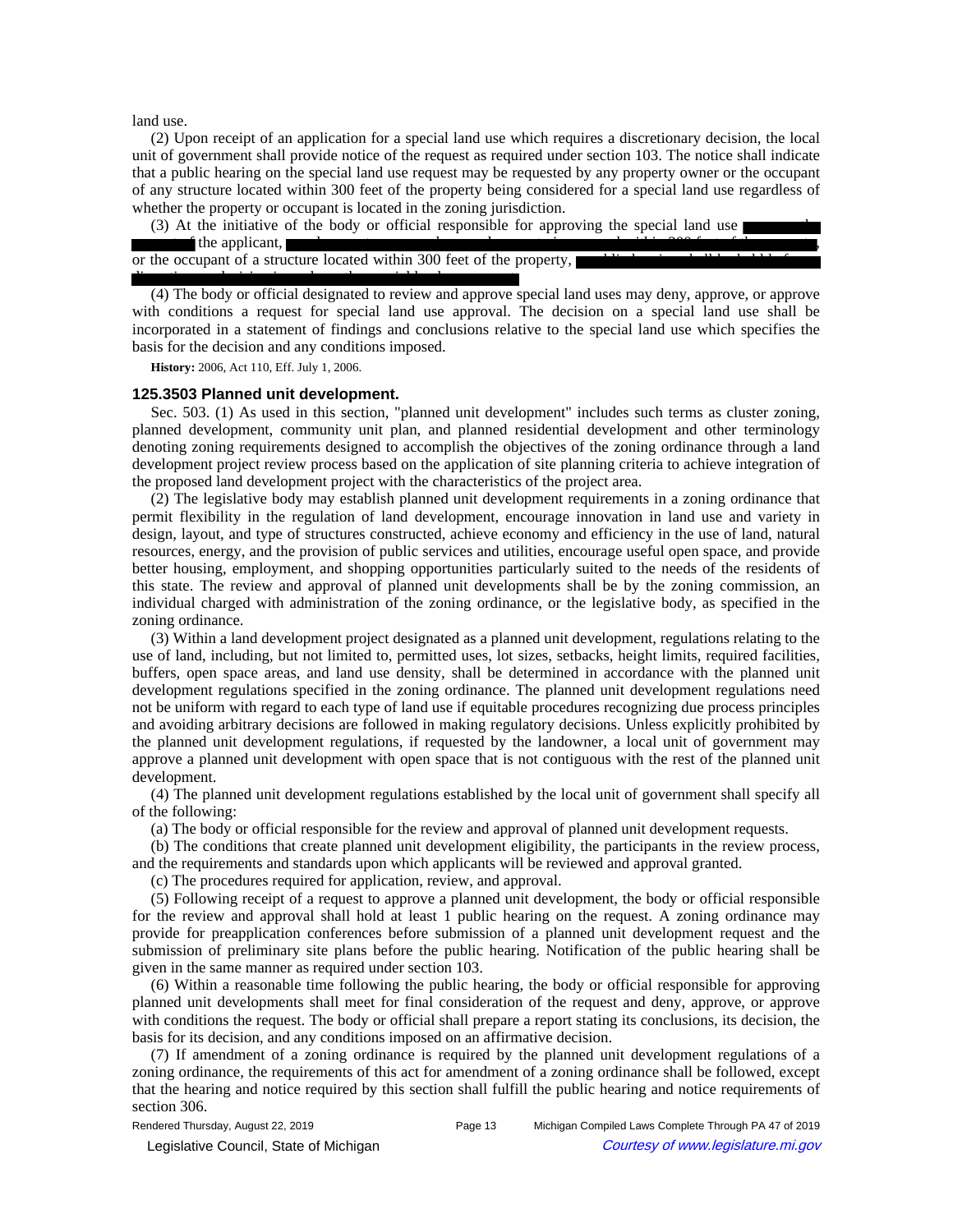(8)If the planned unit development regulations of a zoning ordinance do not require amendment of the zoning ordinance to authorize a planned unit development, the body or official responsible for review and approval shall approve, approve with conditions, or deny a request.

(9)Final approval may be granted on each phase of a multiphased planned unit development if each phase contains the necessary components to insure protection of natural resources and the health, safety, and welfare of the users of the planned unit development and the residents of the surrounding area.

(10)In establishing planned unit development requirements, a local unit of government may incorporate by reference other ordinances or statutes which regulate land development. The planned unit development regulations contained in zoning ordinances shall encourage complementary relationships between zoning regulations and other regulations affecting the development of land.

**History:** 2006, Act 110, Eff. July 1, 2006.

# **125.3504 Special land uses; regulations and standards; compliance; conditions; record of conditions.**

Sec. 504. (1) If the zoning ordinance authorizes the consideration and approval of special land uses or planned unit developments under section 502 or 503 or otherwise provides for discretionary decisions, the regulations and standards upon which those decisions are made shall be specified in the zoning ordinance.

(2) The standards shall be consistent with and promote the intent and purpose of the zoning ordinance and shall insure that the land use or activity authorized shall be compatible with adjacent uses of land, the natural environment, and the capacities of public services and facilities affected by the land use. The standards shall also insure that the land use or activity is consistent with the public health, safety, and welfare of the local unit of government.

(3) A request for approval of a land use or activity shall be approved if the request is in compliance with the standards stated in the zoning ordinance, the conditions imposed under the zoning ordinance, other applicable ordinances, and state and federal statutes.

(4) Reasonable conditions may be required with the approval of a special land use, planned unit development, or other land uses or activities permitted by discretionary decision. The conditions may include conditions necessary to insure that public services and facilities affected by a proposed land use or activity will be capable of accommodating increased service and facility loads caused by the land use or activity, to protect the natural environment and conserve natural resources and energy, to insure compatibility with adjacent uses of land, and to promote the use of land in a socially and economically desirable manner. Conditions imposed shall meet all of the following requirements:

(a) Be designed to protect natural resources, the health, safety, and welfare, as well as the social and economic well-being, of those who will use the land use or activity under consideration, residents and landowners immediately adjacent to the proposed land use or activity, and the community as a whole.

(b) Be related to the valid exercise of the police power and purposes which are affected by the proposed use or activity.

(c) Be necessary to meet the intent and purpose of the zoning requirements, be related to the standards established in the zoning ordinance for the land use or activity under consideration, and be necessary to insure compliance with those standards.

(5) The conditions imposed with respect to the approval of a land use or activity shall be recorded in the record of the approval action and remain unchanged except upon the mutual consent of the approving authority and the landowner. The approving authority shall maintain a record of conditions which are changed.

**History:** 2006, Act 110, Eff. July 1, 2006.

#### **125.3505 Performance guarantee.**

Sec. 505. (1) To ensure compliance with a zoning ordinance and any conditions imposed under a zoning ordinance, a local unit of government may require that a cash deposit, certified check, irrevocable letter of credit, or surety bond acceptable to the local unit of government covering the estimated cost of improvements be deposited with the clerk of the legislative body to insure faithful completion of the improvements. The performance guarantee shall be deposited at the time of the issuance of the permit authorizing the activity or project. The local unit of government may not require the deposit of the performance guarantee until it is prepared to issue the permit. The local unit of government shall establish procedures by which a rebate of any cash deposits in reasonable proportion to the ratio of work completed on the required improvements shall be made as work progresses.

(2) This section shall not be applicable to improvements for which a cash deposit, certified check, irrevocable bank letter of credit, or surety bond has been deposited under the land division act, 1967 PA 288,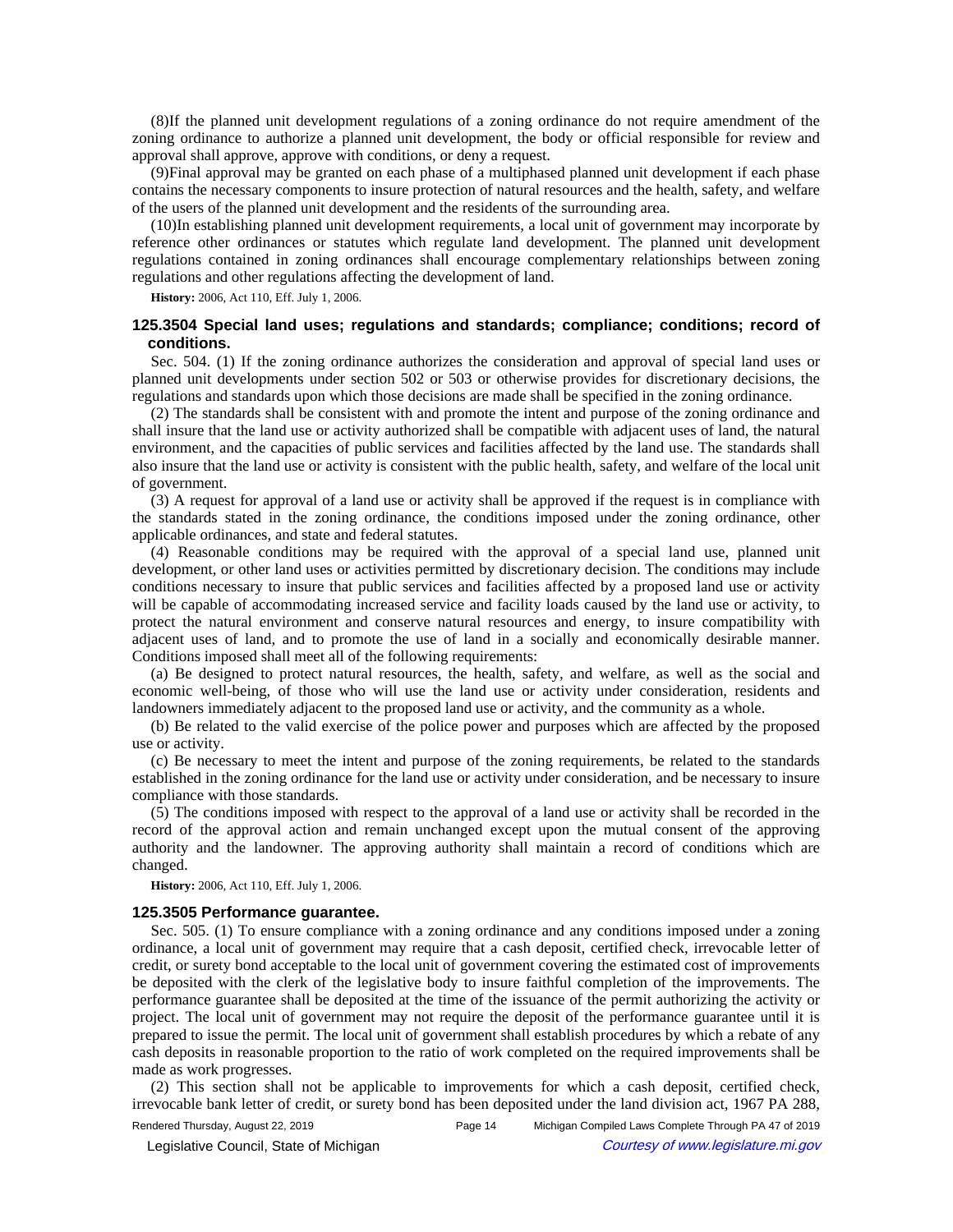### MCL 560.101 to 560.293.

**History:** 2006, Act 110, Eff. July 1, 2006.

### **125.3506 Open space preservation.**

Sec. 506. (1) Subject to subsection (4) and section 402, a qualified local unit of government shall provide in its zoning ordinance that land zoned for residential development may be developed, at the option of the landowner, with the same number of dwelling units on a smaller portion of the land than specified in the zoning ordinance, but not more than 50% for a county or township or 80% for a city or village, that could otherwise be developed, as determined by the local unit of government under existing ordinances, laws, and rules on the entire land area, if all of the following apply:

(a) The land is zoned at a density equivalent to 2 or fewer dwelling units per acre or, if the land is served by a public sewer system, 3 or fewer dwelling units per acre.

(b) A percentage of the land area specified in the zoning ordinance, but not less than 50% for a county or township or 20% for a city or village, will remain perpetually in an undeveloped state by means of a conservation easement, plat dedication, restrictive covenant, or other legal means that runs with the land, as prescribed by the zoning ordinance.

(c) The development does not depend upon the extension of a public sewer or public water supply system, unless development of the land without the exercise of the option provided by this subsection would also depend upon the extension.

(d) The option provided under this subsection has not previously been exercised with respect to that land.

(2) After a landowner exercises the option provided under subsection (1), the land may be rezoned accordingly.

(3) The development of land under subsection (1) is subject to other applicable ordinances, laws, and rules, including rules relating to suitability of groundwater for on-site water supply for land not served by public water and rules relating to suitability of soils for on-site sewage disposal for land not served by public sewers.

(4) Subsection (1) does not apply to a qualified local unit of government if both of the following apply:

(a) On or before October 1, 2001, the local unit of government had in effect a zoning ordinance provision providing for both of the following:

(*i*) Land zoned for residential development may be developed, at the option of the landowner, with the same number of dwelling units on a smaller portion of the land that, as determined by the local unit of government, could otherwise be developed under existing ordinances, laws, and rules on the entire land area.

(*ii*) If the landowner exercises the option provided by subparagraph (*i*), the portion of the land not developed will remain perpetually in an undeveloped state by means of a conservation easement, plat dedication, restrictive covenant, or other legal means that runs with the land.

(b) On or before December 15, 2001, a landowner exercised the option provided under the zoning ordinance provision referred to in subdivision (a) with at least 50% of the land area for a county or township or 20% of the land area for a city or village, remaining perpetually in an undeveloped state.

(5) The zoning ordinance provisions required by subsection (1) shall be cited as the "open space preservation" provisions of the zoning ordinance.

(6) As used in this section, "qualified local unit of government" means a county, township, city, or village that meets all of the following requirements:

(a) Has adopted a zoning ordinance.

(b) Has a population of 1,800 or more.

(c) Has land that is not developed and that is zoned for residential development at a density described in subsection  $(1)(a)$ .

**History:** 2006, Act 110, Eff. July 1, 2006.

## **125.3507 Purchase of development rights program; adoption of ordinance; limitations; agreements with other local governments.**

Sec. 507. (1) As used in this section and sections 508 and 509, "PDR program" means a purchase of development rights program.

(2) The legislative body may adopt a development rights ordinance limited to the establishment, financing, and administration of a PDR program, as provided under this section and sections 508 and 509. The PDR program may be used only to protect agricultural land and other eligible land. This section and sections 508 and 509 do not expand the condemnation authority of a local unit of government as otherwise provided for in this act.

(3) A PDR program shall not acquire development rights by condemnation. This section and sections 508 and 509 do not limit any authority that may otherwise be provided by law for a local unit of government to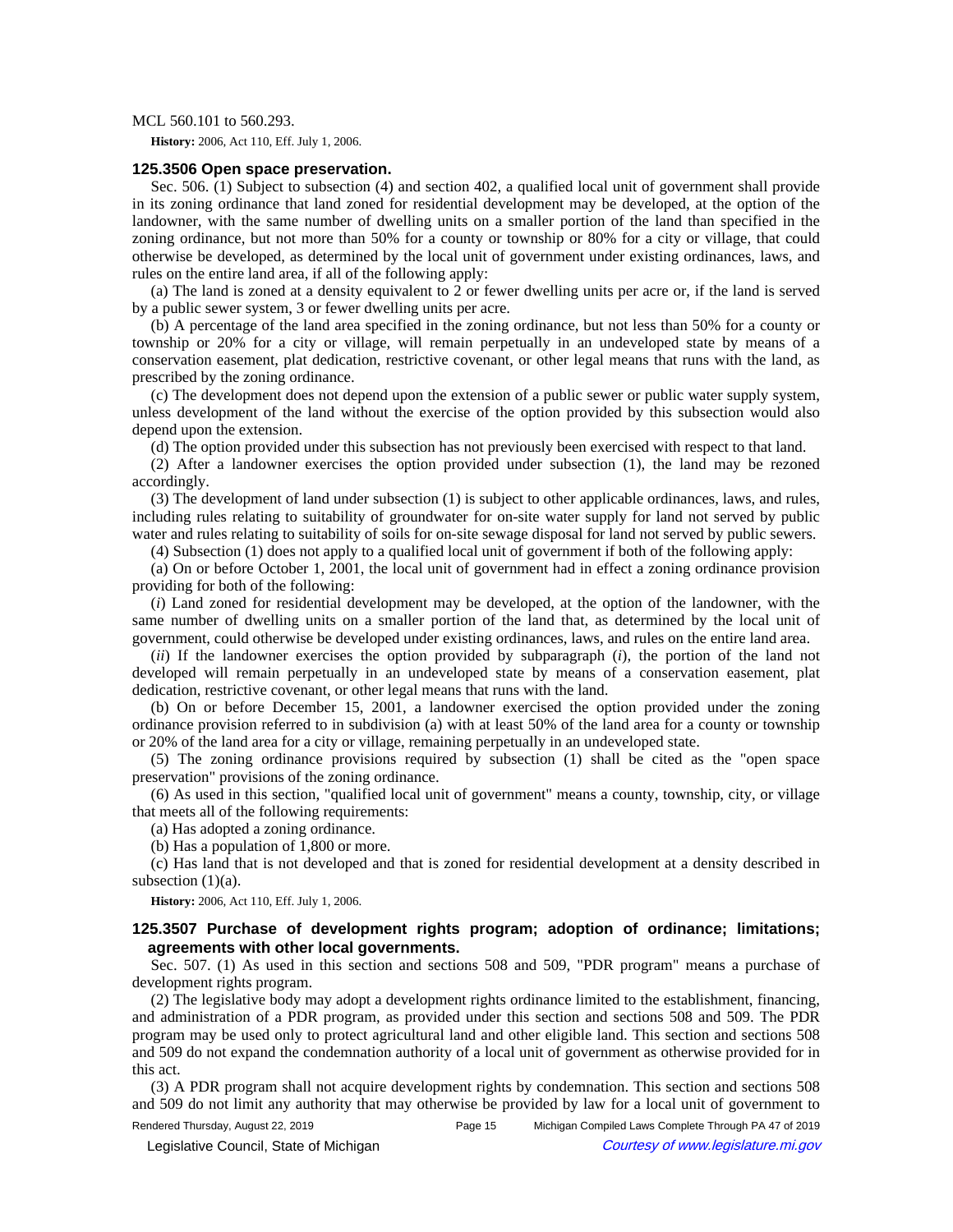protect natural resources, preserve open space, provide for historic preservation, or accomplish similar purposes.

(4) A legislative body shall not establish, finance, or administer a PDR program unless the legislative body adopts a development rights ordinance. If the local unit of government has a zoning ordinance, the development rights ordinance may be adopted as part of the zoning ordinance under the procedures for a zoning ordinance under this act. A local unit of government may adopt a development rights ordinance in the same manner as required for a zoning ordinance.

(5) A legislative body may promote and enter into agreements with other local units of government for the purchase of development rights, including cross-jurisdictional purchases, subject to applicable development rights ordinances.

**History:** 2006, Act 110, Eff. July 1, 2006.

# **125.3508 PDR program; purchase of development rights by local unit of government; conveyance; notice; requirements for certain purchases.**

Sec. 508. (1) A development rights ordinance shall provide for a PDR program. Under a PDR program, the local unit of government purchases development rights, but only from a willing landowner. A development rights ordinance providing for a PDR program shall specify all of the following:

(a) The public benefits that the local unit of government may seek through the purchase of development rights.

(b) The procedure by which the local unit of government or a landowner may by application initiate purchase of development rights.

(c) The development rights authorized to be purchased subject to a determination under standards and procedures required by subdivision (d).

(d) The standards and procedures to be followed by the legislative body for approving, modifying, or rejecting an application to purchase development rights, including the determination of all the following:

(*i*) Whether to purchase development rights.

(*ii*) Which development rights to purchase.

(*iii*) The intensity of development permitted after the purchase on the land from which the development rights are purchased.

(*iv*) The price at which development rights will be purchased and the method of payment.

(*v*) The procedure for ensuring that the purchase or sale of development rights is legally fixed so as to run with the land.

(e) The circumstances under which an owner of land from which development rights have been purchased under a PDR program may repurchase those development rights and how the proceeds of the purchase are to be used by the local unit of government.

(2) If the local unit of government has a zoning ordinance, the purchase of development rights shall be consistent with the plan referred to in section 203 upon which the zoning ordinance is based.

(3) Development rights acquired under a PDR program may be conveyed only as provided under subsection  $(1)(e)$ .

(4) A county shall notify each township, city, or village, and a township shall notify each village, in which is located land from which development rights are proposed to be purchased of the receipt of an application for the purchase of development rights and shall notify each township, city, or village of the disposition of that application.

(5) A county shall not purchase development rights under a development rights ordinance from land subject to a township, city, or village zoning ordinance unless all of the following requirements are met:

(a) The development rights ordinance provisions for the PDR program are consistent with the plan upon which the township, city, or village zoning is based.

(b) The legislative body of the township, city, or village adopts a resolution authorizing the PDR program to apply in the township, city, or village.

(c) As part of the application procedure for the specific proposed purchase of development rights, the township, city, or village provides the county with written approval of the purchase.

**History:** 2006, Act 110, Eff. July 1, 2006.

## **125.3509 PDR program; financing sources; bonds or notes; special assessments.**

Sec. 509. (1) A PDR program may be financed through 1 or more of the following sources:

(a) General appropriations by the local unit of government.

(b) Proceeds from the sale of development rights by the local unit of government subject to section 508(3). (c) Grants.

Rendered Thursday, August 22, 2019 **Page 16** Page 16 Michigan Compiled Laws Complete Through PA 47 of 2019

© Legislative Council, State of Michigan Council Council Council Council Council Council Council Council Council Council Council Council Council Council Council Council Council Council Council Council Council Council Counc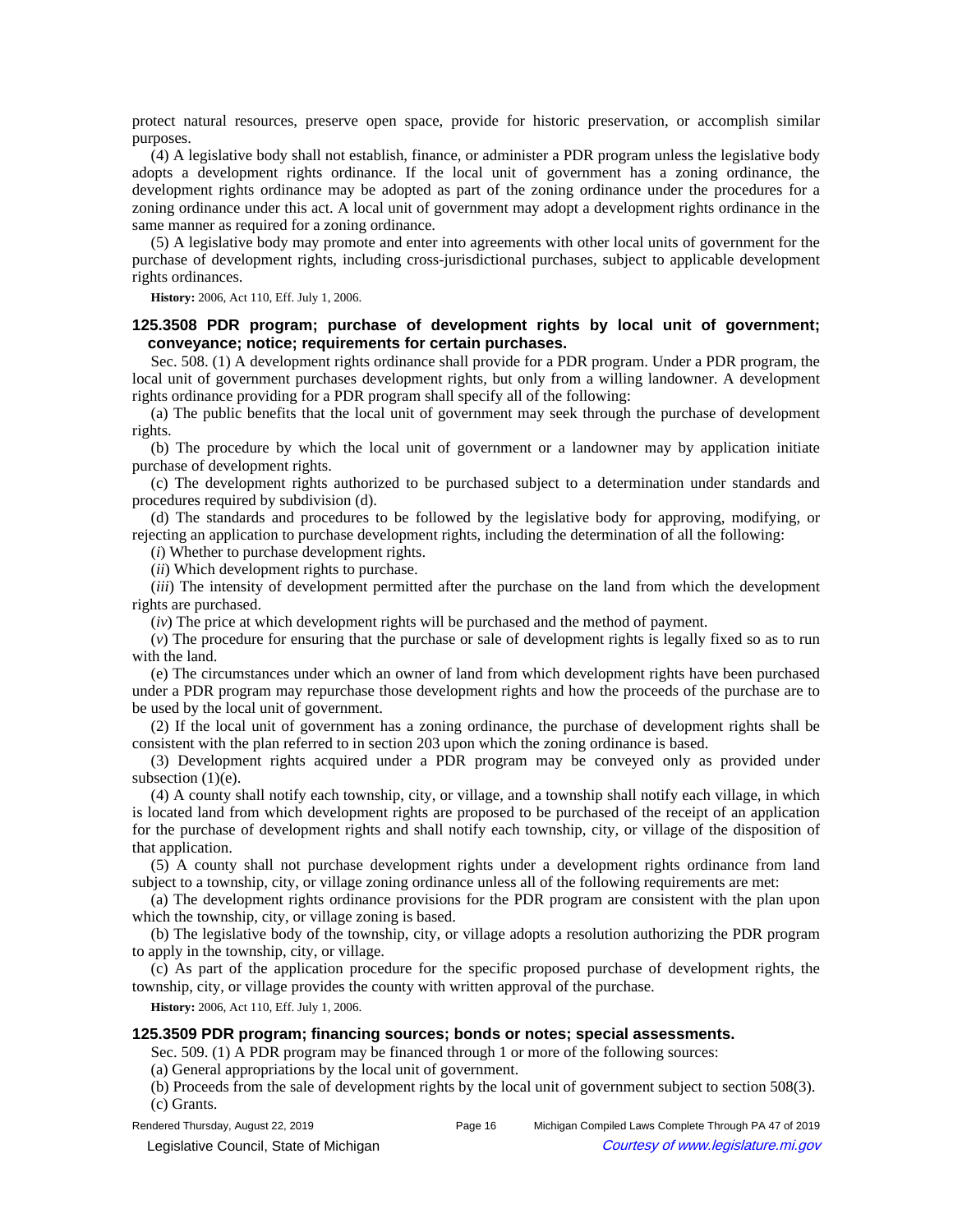(d) Donations.

(e) Bonds or notes issued under subsections (2) to (5).

(f) General fund revenue.

(g) Special assessments under subsection (6).

(h) Other sources approved by the legislative body and permitted by law.

(2) The legislative body may borrow money and issue bonds or notes under the revised municipal finance act, 2001 PA 34, MCL 141.2101 to 141.2821, subject to the general debt limit applicable to the local unit of government. The bonds or notes may be revenue bonds or notes, general obligation limited tax bonds or notes, or, subject to section 6 of article IX of the state constitution of 1963, general obligation unlimited tax bonds or notes.

(3) The legislative body may secure bonds or notes issued under this section by mortgage, assignment, or pledge of property, including, but not limited to, anticipated tax collections, revenue sharing payments, or special assessment revenues. A pledge made by the legislative body is valid and binding from the time the pledge is made. The pledge immediately shall be subject to the lien of the pledge without a filing or further act. The lien of the pledge shall be valid and binding as against parties having claims in tort, contract, or otherwise against the local unit of government, irrespective of whether the parties have notice of the lien. Filing of the resolution, the trust agreement, or another instrument by which a pledge is created is not required.

(4) Bonds or notes issued under this section are exempt from all taxation in this state except inheritance and transfer taxes, and the interest on the bonds or notes is exempt from all taxation in this state.

(5) The bonds and notes issued under this section may be invested in by the state treasurer and all other public officers, state agencies, and political subdivisions, insurance companies, financial institutions, investment companies, and fiduciaries and trustees and may be deposited with and received by the state treasurer and all other public officers and the agencies and political subdivisions of this state for all purposes for which the deposit of bonds or notes is authorized. The authority granted by this section is in addition to all other authority granted by law.

(6) A development rights ordinance may authorize the legislative body to finance a PDR program by special assessments. In addition to meeting the requirements of section 508, the development rights ordinance shall include in the procedure to approve and establish a special assessment district both of the following:

(a) The requirement that there be filed with the legislative body a petition containing all of the following:

(*i*) A description of the development rights to be purchased, including a legal description of the land from which the purchase is to be made.

(*ii*) A description of the proposed special assessment district.

(*iii*) The signatures of the owners of at least 66% of the land area in the proposed special assessment district.

(*iv*) The amount and duration of the proposed special assessments.

(b) The requirement that the legislative body specify how the proposed purchase of development rights will specially benefit the land in the proposed special assessment district.

**History:** 2006, Act 110, Eff. July 1, 2006.

# **125.3513 Biofuel production facility as permitted use of property; requirements; special land use approval; application; hearing; conditions; applicability of subsections (2) to (5); authority of local unit of government; definitions.**

Sec. 513. (1) A biofuel production facility with an annual production capacity of not more than 100,000 gallons of biofuel is a permitted use of property and is not subject to special land use approval if all of the following requirements are met:

(a) The biofuel production facility is located on a farm.

(b) The biofuel production facility is located not less than 100 feet from the boundary of any contiguous property under different ownership than the property on which the biofuel production facility is located and meets all applicable setback requirements of the zoning ordinance.

(c) On an annual basis, not less than 75% of the feedstock for the biofuel production facility is produced on the farm where the biofuel production facility is located, and not less than 75% of the biofuel or another product or by-product produced by the biofuel production facility is used on that farm.

(2) Subject to subsections (6) and (7), each of the following is a permitted use of property if it receives special land use approval under subsections (3) to (5):

(a) A biofuel production facility with an annual production capacity of not more than 100,000 gallons of biofuel that meets the requirements of subsection  $(1)(a)$  and  $(b)$  but that does not meet the requirements of subsection  $(1)(c)$ .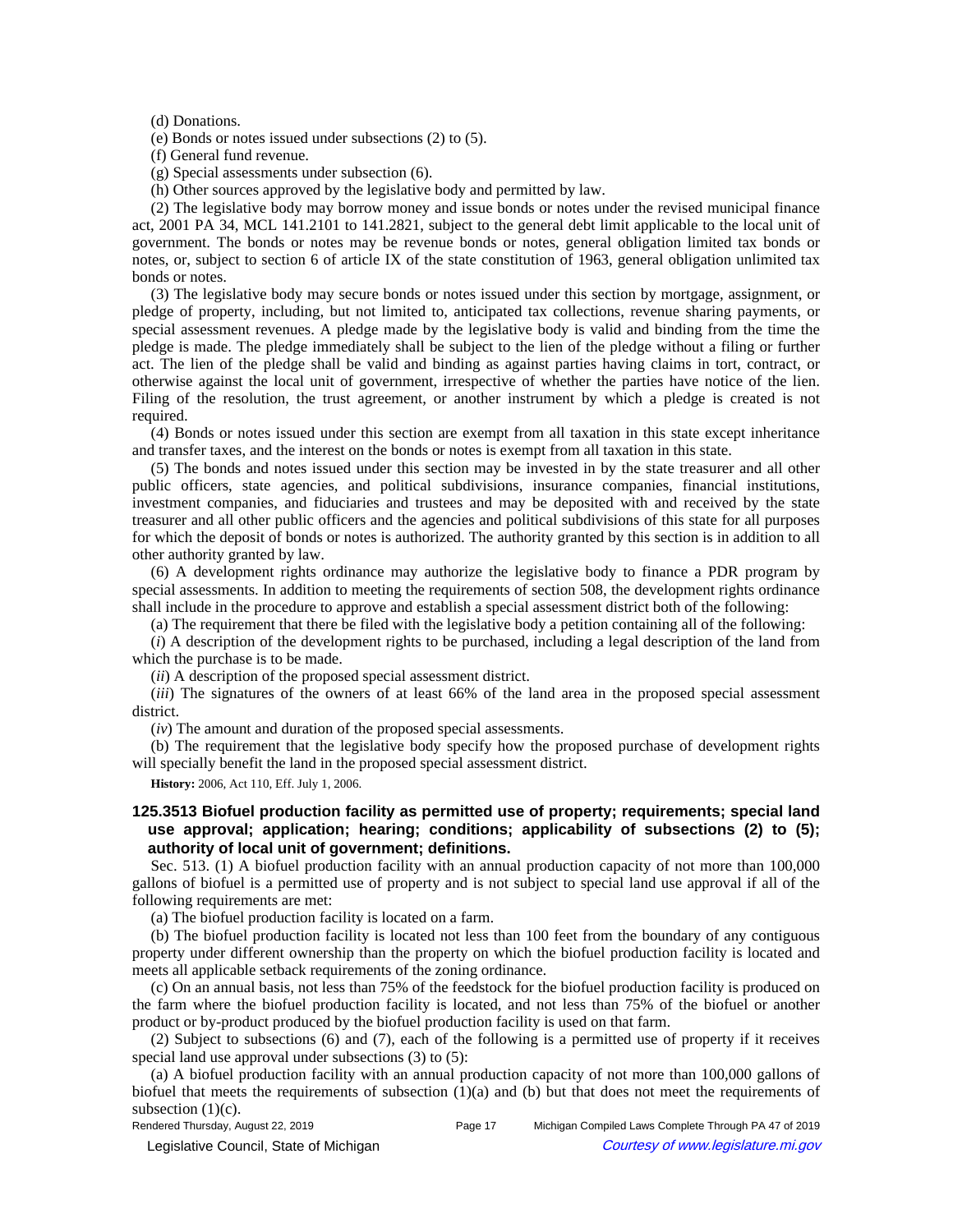(b) A biofuel production facility with an annual production capacity of more than 100,000 gallons but not more than 500,000 gallons of biofuel that meets the requirements of subsection  $(1)(a)$  and  $(b)$ .

(3) An application for special land use approval for a biofuel production facility described in subsection (2) shall include all of the following:

(a) A site plan as required under section 501, including a map of the property and existing and proposed buildings and other facilities.

(b) A description of the process to be used to produce biofuel.

(c) The number of gallons of biofuel anticipated to be produced annually.

(d) An emergency access and fire protection plan that has been reviewed and approved by the appropriate responding police and fire departments.

(e) For an ethanol production facility that will produce more than 10,000 proof gallons annually, completed United States department of the treasury, alcohol and tobacco tax and trade bureau, forms 5000.29 (environmental information) and 5000.30 (supplemental information on water quality considerations under 33 USC 1341(a)), or successor forms, required to implement regulations under the national environmental policy act of 1969, 42 USC 4321 to 4347, and the federal water pollution control act, 33 USC 1251 to 1387.

(f) Information that demonstrates that the biofuel production facility will comply with the requirements of subsections (2) and (5).

(g) Any additional information requested by the body or official responsible for granting special land use approval and relevant to compliance with a zoning ordinance provision described in section 502(1) or 504.

(4) A local unit of government shall hold a hearing on an application for special land use approval under subsection (2) not more than 60 days after the application is filed. For the purposes of this section, the notice required under section 502(2) shall provide notice of the hearing, rather than notice of a right to request a hearing.

(5) Special land use approval of a biofuel production facility described in subsection (2) shall be made expressly conditional on the facility's meeting all of the following requirements before the facility begins operation and no additional requirements:

(a) Buildings, facilities, and equipment used in the production or storage of biofuel comply with local, state, and federal laws.

(b) The owner or operator of the biofuel production facility provides the local unit of government with proof that all necessary approvals have been obtained from the department of environmental quality and other state and federal agencies that are involved in permitting any of the following aspects of biofuel production:

(*i*) Air pollution emissions.

(*ii*) Transportation of biofuel or additional products resulting from biofuel production.

(*iii*) Use or reuse of additional products resulting from biofuel production.

(*iv*) Storage of raw materials, fuel, or additional products used in, or resulting from, biofuel production.

(c) The biofuel production facility includes sufficient storage for both of the following:

(*i*) Raw materials and fuel.

(*ii*) Additional products resulting from biofuel production or the capacity to dispose of additional products through land application, livestock consumption, sale, or other legal use.

(6) Subsections (2) to (5) do not apply to a biofuel production facility if the zoning ordinance provides different criteria for special land use approval of a biofuel production facility located on a farm. An amendment to a zoning ordinance adopted only to provide such criteria is not subject to a protest petition under section 403.

(7) A local unit of government may authorize a biofuel production facility described in subsection (2) as a permitted use of property not subject to a special land use approval.

(8) This section does not affect the authority of a local unit of government to prohibit or authorize biofuel production facilities that are not located on farms.

(9) As used in this section:

(a) "Biofuel" means any renewable fuel product, whether solid, liquid, or gas, that is derived from recently living organisms or their metabolic by-products and meets applicable quality standards, including, but not limited to, ethanol and biodiesel. Biofuel does not include methane or any other fuel product from an anaerobic digester.

(b) "Ethanol" means a substance that meets the ASTM international standard in effect on the effective date of this section as the D-4806 specification for denatured fuel grade ethanol for blending with gasoline.

(c) "Farm" means that term as defined in section 2 of the Michigan right to farm act, 1981 PA 93, MCL 286.472.

(d) "Proof gallon" means that term as defined in 27 CFR 19.907.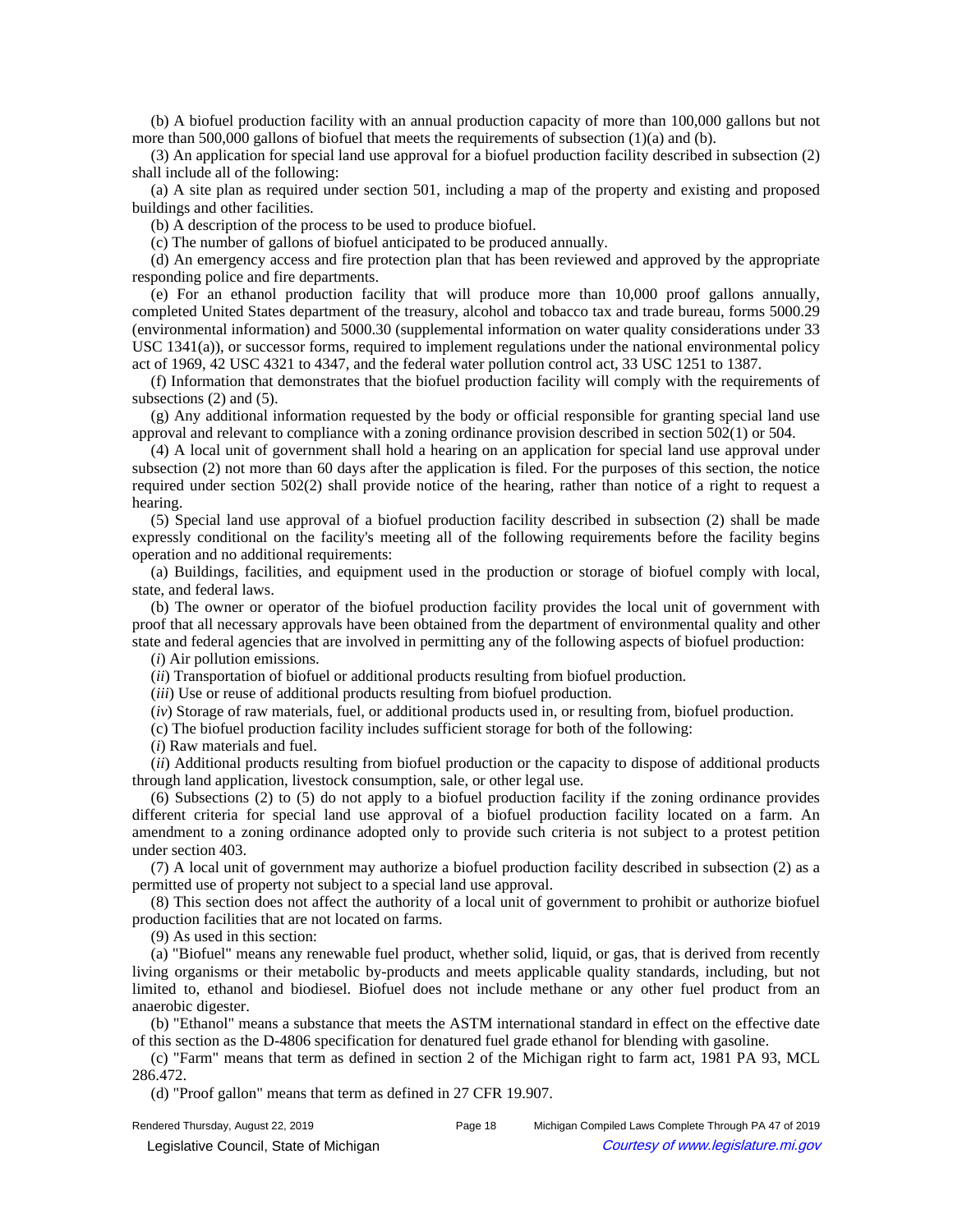**History:** Add. 2011, Act 97, Imd. Eff. July 19, 2011.

**125.3514 Wireless communications equipment as permitted use of property; application for special land use approval; approval or denial; authorization by local unit of government; definitions; applicability to small cell wireless communications facilities.**

Sec. 514. (1) Wireless communications equipment is a permitted use of property and is not subject to special land use approval or any other approval under this act if all of the following requirements are met:

(a) The wireless communications equipment will be collocated on an existing wireless communications support structure or in an existing equipment compound.

(b) The existing wireless communications support structure or existing equipment compound is in compliance with the local unit of government's zoning ordinance or was approved by the appropriate zoning body or official for the local unit of government.

(c) The proposed collocation will not do any of the following:

(*i*) Increase the overall height of the wireless communications support structure by more than 20 feet or 10% of its original height, whichever is greater.

(*ii*) Increase the width of the wireless communications support structure by more than the minimum necessary to permit collocation.

*(iii)* Increase the area of the existing equipment compound to greater than 2,500 square feet.

(d) The proposed collocation complies with the terms and conditions of any previous final approval of the wireless communications support structure or equipment compound by the appropriate zoning body or official of the local unit of government.

(2) Wireless communications equipment that meets the requirements of subsection (1)(a) and (b) but does not meet the requirements of subsection  $(1)(c)$  or  $(d)$  is a permitted use of property if it receives special land use approval under subsections (3) to (6).

(3) An application for special land use approval of wireless communications equipment described in subsection (2) shall include all of the following:

(a) A site plan as required under section 501, including a map of the property and existing and proposed buildings and other facilities.

(b) Any additional relevant information that is specifically required by a zoning ordinance provision described in section 502(1) or 504.

(4) After an application for a special land use approval is filed with the body or official responsible for approving special land uses, the body or official shall determine whether the application is administratively complete. Unless the body or official proceeds as provided under subsection (5), the application shall be considered to be administratively complete when the body or official makes that determination or 14 business days after the body or official receives the application, whichever is first.

(5) If, before the expiration of the 14-day period under subsection (4), the body or official responsible for approving special land uses notifies the applicant that the application is not administratively complete, specifying the information necessary to make the application administratively complete, or notifies the applicant that a fee required to accompany the application has not been paid, specifying the amount due, the running of the 14-day period under subsection (4) is tolled until the applicant submits to the body or official the specified information or fee amount due. The notice shall be given in writing or by electronic notification. A fee required to accompany any application shall not exceed the local unit of government's actual, reasonable costs to review and process the application or \$1,000.00, whichever is less.

(6) The body or official responsible for approving special land uses shall approve or deny the application not more than 60 days after the application is considered to be administratively complete. If the body or official fails to timely approve or deny the application, the application shall be considered approved and the body or official shall be considered to have made any determination required for approval.

(7) Special land use approval of wireless communications equipment described in subsection (2) may be made expressly conditional only on the wireless communications equipment's meeting the requirements of other local ordinances and of federal and state laws before the wireless communications equipment begins operation.

(8) If a local unit of government requires special land use approval for wireless communications equipment that does not meet the requirements of subsection  $(1)(a)$  or for a wireless communications support structure, subsections (4) to (6) apply to the special land use approval process, except that the period for approval or denial under subsection (6) is 90 days.

(9) A local unit of government may authorize wireless communications equipment as a permitted use of property not subject to a special land use approval.

(10) This section does not apply to an activity or use that is regulated by the small cell wireless Rendered Thursday, August 22, 2019 Page 19 Michigan Compiled Laws Complete Through PA 47 of 2019 Legislative Council, State of Michigan Courtesy of www.legislature.mi.gov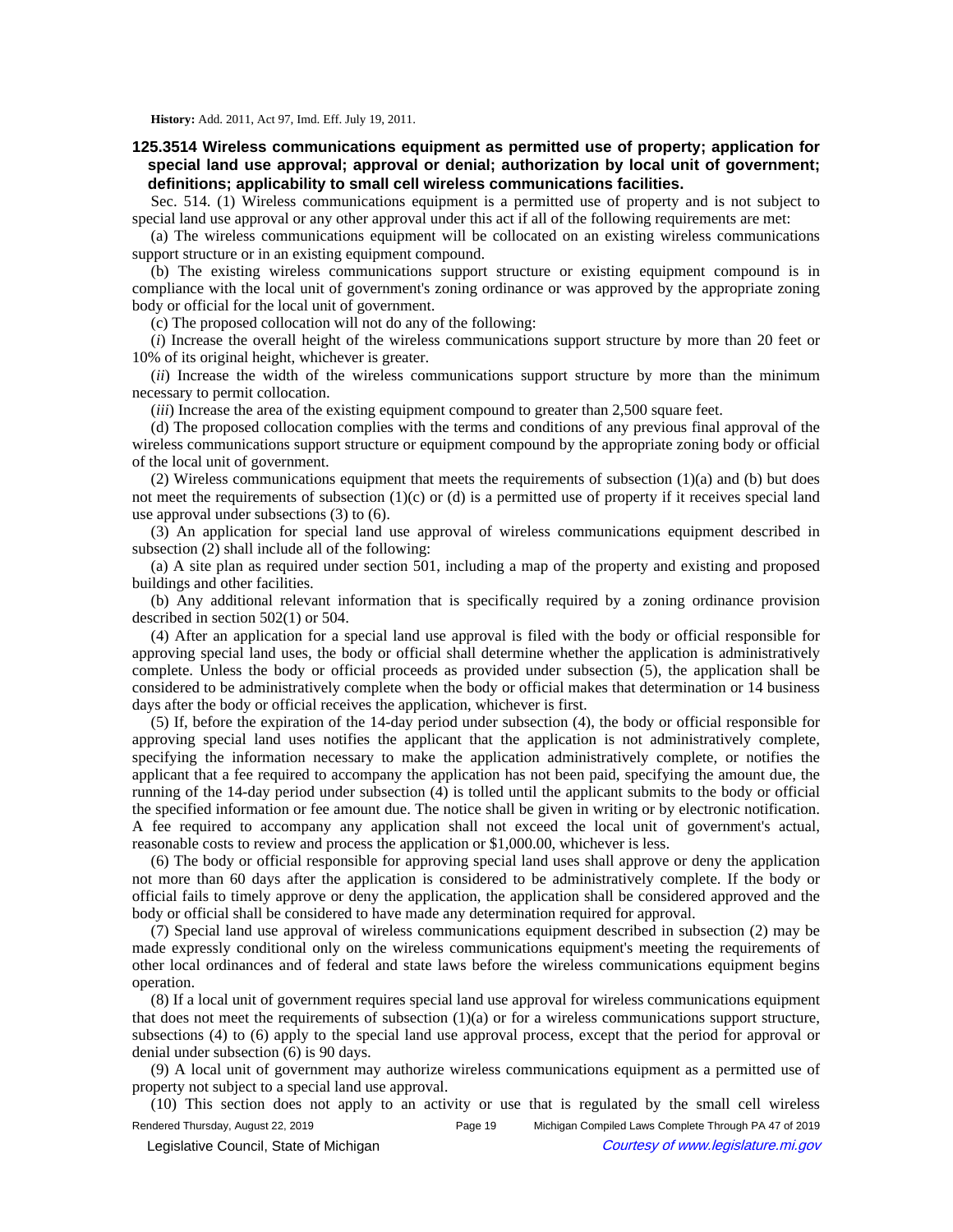communications facilities deployment act.

(11) As used in this section:

(a) "Colocate" means to place or install wireless communications equipment on an existing wireless communications support structure or in an existing equipment compound. "Collocation" has a corresponding meaning.

(b) "Equipment compound" means an area surrounding or adjacent to the base of a wireless communications support structure and within which wireless communications equipment is located.

(c) "Wireless communications equipment" means the set of equipment and network components used in the provision of wireless communications services, including, but not limited to, antennas, transmitters, receivers, base stations, equipment shelters, cabinets, emergency generators, power supply cables, and coaxial and fiber optic cables, but excluding wireless communications support structures.

(d) "Wireless communications support structure" means a structure that is designed to support, or is capable of supporting, wireless communications equipment, including a monopole, self-supporting lattice tower, guyed tower, water tower, utility pole, or building.

History: Add. 2012, Act 143, Imd. Eff. May 24, 2012;- Am. 2018, Act 366, Eff. Mar. 12, 2019.

### ARTICLE VI

# ZONING BOARD OF APPEALS

# **125.3601 Zoning board of appeals; appointment; procedural rules; membership; composition; alternate member; per diem; expenses; removal; terms of office; vacancies; conduct of meetings; conflict of interest.**

Sec. 601. (1) A zoning ordinance shall create a zoning board of appeals. A zoning board of appeals in existence on June 30, 2006 may continue to act as the zoning board of appeals subject to this act. Subject to subsection (2), members of a zoning board of appeals shall be appointed by majority vote of the members of the legislative body serving.

(2) The legislative body of a city or village may act as a zoning board of appeals and may establish rules to govern its procedure as a zoning board of appeals.

(3) A zoning board of appeals shall be composed of not fewer than 5 members if the local unit of government has a population of 5,000 or more or not fewer than 3 members if the local unit of government has a population of less than 5,000. The number of members of the zoning board of appeals shall be specified in the zoning ordinance.

(4) In a county or township, 1 of the regular members of the zoning board of appeals shall be a member of the zoning commission, or of the planning commission if the planning commission is functioning as the zoning commission. In a city or village, 1 of the regular members of the zoning board of appeals may be a member of the zoning commission, or of the planning commission if the planning commission is functioning as the zoning commission, unless the legislative body acts as the zoning board of appeals under subsection (2). A decision made by a city or village zoning board of appeals before February 29, 2008 is not invalidated by the failure of the zoning board of appeals to include a member of the city or village zoning commission or planning commission, as was required by this subsection before that date.

(5) The remaining regular members of a zoning board of appeals, and any alternate members under subsection (7), shall be selected from the electors of the local unit of government residing within the zoning jurisdiction of that local unit of government or, in the case of a county, residing within the county but outside of any city or village. The members selected shall be representative of the population distribution and of the various interests present in the local unit of government.

(6) Subject to subsection (2), 1 regular or alternate member of a zoning board of appeals may be a member of the legislative body. Such a member shall not serve as chairperson of the zoning board of appeals. An employee or contractor of the legislative body may not serve as a member of the zoning board of appeals.

(7) The legislative body may appoint to the zoning board of appeals not more than 2 alternate members for the same term as regular members. An alternate member may be called as specified in the zoning ordinance to serve as a member of the zoning board of appeals in the absence of a regular member if the regular member will be unable to attend 1 or more meetings. An alternate member may also be called to serve as a member for the purpose of reaching a decision on a case in which the member has abstained for reasons of conflict of interest. The alternate member appointed shall serve in the case until a final decision is made. An alternate member serving on the zoning board of appeals has the same voting rights as a regular member.

(8) A member of the zoning board of appeals may be paid a reasonable per diem and reimbursed for expenses actually incurred in the discharge of his or her duties.

(9) A member of the zoning board of appeals may be removed by the legislative body for misfeasance, Rendered Thursday, August 22, 2019 **Page 20** Michigan Compiled Laws Complete Through PA 47 of 2019 Legislative Council, State of Michigan Courtesy of www.legislature.mi.gov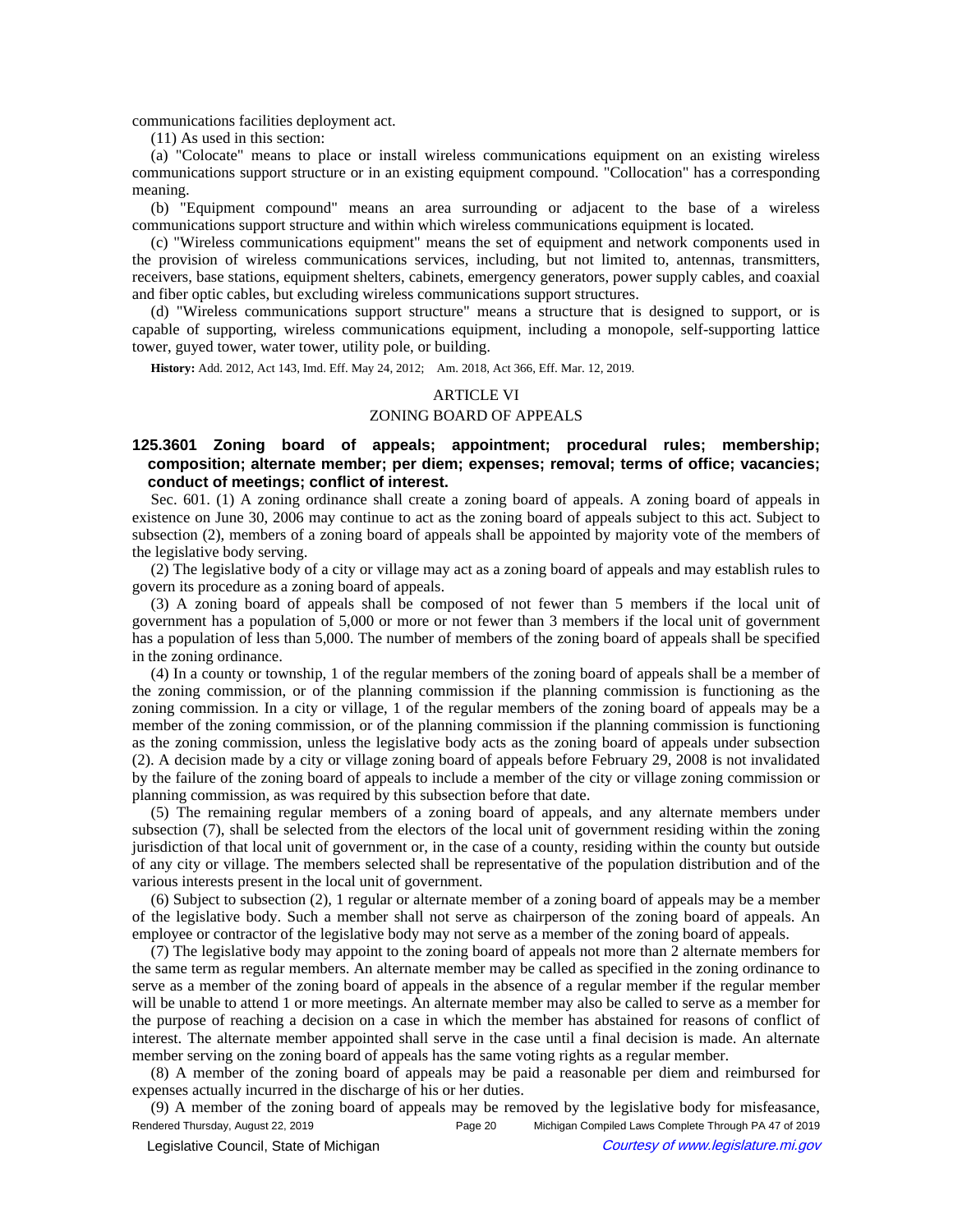malfeasance, or nonfeasance in office upon written charges and after a public hearing. A member shall disqualify himself or herself from a vote in which the member has a conflict of interest. Failure of a member to disqualify himself or herself from a vote in which the member has a conflict of interest constitutes malfeasance in office.

(10) The terms of office for an appointed member of the zoning board of appeals shall be 3 years, except for a member serving because of his or her membership on the zoning commission or legislative body, whose term shall be limited to the time he or she is a member of that body. When members are first appointed, appointments may be for less than 3 years to provide for staggered terms. A successor shall be appointed not more than 1 month after the term of the preceding member has expired.

(11) A vacancy on the zoning board of appeals shall be filled for the remainder of the unexpired term in the same manner as the original appointment.

(12) A zoning board of appeals shall not conduct business unless a majority of the regular members of the zoning board of appeals are present.

(13) A member of the zoning board of appeals who is also a member of the zoning commission, the planning commission, or the legislative body shall not participate in a public hearing on or vote on the same matter that the member voted on as a member of the zoning commission, the planning commission, or the legislative body. However, the member may consider and vote on other unrelated matters involving the same property.

History: 2006, Act 110, Eff. July 1, 2006;—Am. 2008, Act 12, Imd. Eff. Feb. 29, 2008;—Am. 2010, Act 330, Imd. Eff. Dec. 21, 2010.

## **125.3602 Meetings; call of the chairperson; oaths; attendance of witnesses; record of proceedings.**

Sec. 602. (1) Meetings of the zoning board of appeals shall be held at the call of the chairperson and at other times as the zoning board of appeals in its rules of procedure may specify. The chairperson or, in his or her absence, the acting chairperson may administer oaths and compel the attendance of witnesses.

(2) The zoning board of appeals shall maintain a record of its proceedings which shall be filed in the office of the clerk of the legislative body.

**History:** 2006, Act 110, Eff. July 1, 2006.

## **125.3603 Zoning board of appeals; powers; concurring vote of majority of members.**

Sec. 603. (1) The zoning board of appeals shall hear and decide questions that arise in the administration of the zoning ordinance, including the interpretation of the zoning maps, and may adopt rules to govern its procedures sitting as a zoning board of appeals. The zoning board of appeals shall also hear and decide on matters referred to the zoning board of appeals or upon which the zoning board of appeals is required to pass under a zoning ordinance adopted under this act. It shall hear and decide appeals from and review any administrative order, requirement, decision, or determination made by an administrative official or body charged with enforcement of a zoning ordinance adopted under this act. For special land use and planned unit development decisions, an appeal may be taken to the zoning board of appeals only if provided for in the zoning ordinance.

(2) The concurring vote of a majority of the members of the zoning board of appeals is necessary to reverse an order, requirement, decision, or determination of the administrative official or body, to decide in favor of the applicant on a matter upon which the zoning board of appeals is required to pass under the zoning ordinance, or to grant a variance in the zoning ordinance.

**History:** 2006, Act 110, Eff. July 1, 2006.

# **125.3604 Zoning board of appeals; procedures.**

Sec. 604. (1) An appeal to the zoning board of appeals may be taken by a person aggrieved or by an officer, department, board, or bureau of this state or the local unit of government. In addition, a variance in the zoning ordinance may be applied for and granted under section 4 of the uniform condemnation procedures act, 1980 PA 87, MCL 213.54, and as provided under this act. The zoning board of appeals shall state the grounds of any determination made by the board.

(2) An appeal under this section shall be taken within such time as prescribed by the zoning board of appeals by general rule, by filing with the body or officer from whom the appeal is taken and with the zoning board of appeals a notice of appeal specifying the grounds for the appeal. The body or officer from whom the appeal is taken shall immediately transmit to the zoning board of appeals all of the papers constituting the record upon which the action appealed from was taken.

(3) An appeal to the zoning board of appeals stays all proceedings in furtherance of the action appealed.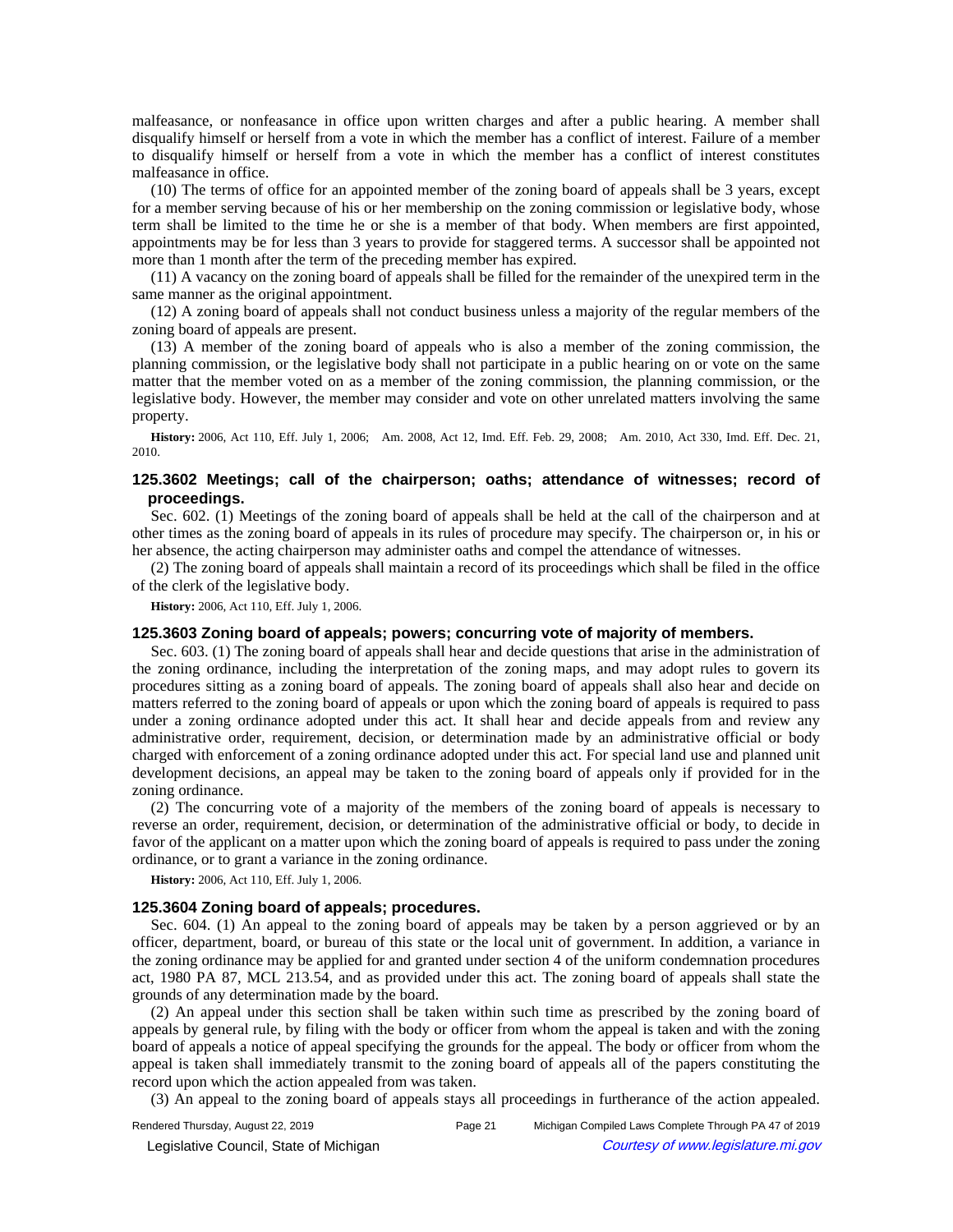However, if the body or officer from whom the appeal is taken certifies to the zoning board of appeals after the notice of appeal is filed that, by reason of facts stated in the certificate, a stay would in the opinion of the body or officer cause imminent peril to life or property, proceedings may be stayed only by a restraining order issued by the zoning board of appeals or a circuit court.

(4) Following receipt of a written request for a variance, the zoning board of appeals shall fix a reasonable time for the hearing of the request and give notice as provided in section 103.

(5) If the zoning board of appeals receives a written request seeking an interpretation of the zoning ordinance or an appeal of an administrative decision, the zoning board of appeals shall conduct a public hearing on the request. Notice shall be given as required under section 103. However, if the request does not involve a specific parcel of property, notice need only be published as provided in section 103(1) and given to the person making the request as provided in section 103(3).

(6) At a hearing under subsection (5), a party may appear personally or by agent or attorney. The zoning board of appeals may reverse or affirm, wholly or partly, or modify the order, requirement, decision, or determination and may issue or direct the issuance of a permit.

(7) If there are practical difficulties for nonuse variances as provided in subsection (8) or unnecessary hardship for use variances as provided in subsection (9) in the way of carrying out the strict letter of the zoning ordinance, the zoning board of appeals may grant a variance in accordance with this section, so that the spirit of the zoning ordinance is observed, public safety secured, and substantial justice done. The ordinance shall establish procedures for the review and standards for approval of all types of variances. The zoning board of appeals may impose conditions as otherwise allowed under this act.

(8) The zoning board of appeals of all local units of government shall have the authority to grant nonuse variances relating to the construction, structural changes, or alteration of buildings or structures related to dimensional requirements of the zoning ordinance or to any other nonuse-related standard in the ordinance.

(9) The authority to grant variances from uses of land is limited to the following:

(a) Cities and villages.

(b) Townships and counties that as of February 15, 2006 had an ordinance that uses the phrase "use variance" or "variances from uses of land" to expressly authorize the granting of use variances by the zoning board of appeals.

(c) Townships and counties that granted a use variance before February 15, 2006.

(10) The authority granted under subsection (9) is subject to the zoning ordinance of the local unit of government otherwise being in compliance with subsection (7) and having an ordinance provision that requires a vote of 2/3 of the members of the zoning board of appeals to approve a use variance.

(11) The authority to grant use variances under subsection (9) is permissive, and this section does not require a local unit of government to adopt ordinance provisions to allow for the granting of use variances.

History: 2006, Act 110, Eff. July 1, 2006;- Am. 2008, Act 12, Imd. Eff. Feb. 29, 2008.

## **125.3605 Decision as final; appeal to circuit court.**

Sec. 605. The decision of the zoning board of appeals shall be final. A party aggrieved by the decision may appeal to the circuit court for the county in which the property is located as provided under section 606.

**History:** 2006, Act 110, Eff. July 1, 2006.

### **125.3606 Circuit court; review; duties.**

Sec. 606. (1) Any party aggrieved by a decision of the zoning board of appeals may appeal to the circuit court for the county in which the property is located. The circuit court shall review the record and decision to ensure that the decision meets all of the following requirements:

(a) Complies with the constitution and laws of the state.

- (b) Is based upon proper procedure.
- (c) Is supported by competent, material, and substantial evidence on the record.
- (d) Represents the reasonable exercise of discretion granted by law to the zoning board of appeals.

(2) If the court finds the record inadequate to make the review required by this section or finds that additional material evidence exists that with good reason was not presented, the court shall order further proceedings on conditions that the court considers proper. The zoning board of appeals may modify its findings and decision as a result of the new proceedings or may affirm the original decision. The supplementary record and decision shall be filed with the court. The court may affirm, reverse, or modify the decision.

(3) An appeal from a decision of a zoning board of appeals shall be filed within whichever of the following deadlines comes first:

(a) Thirty days after the zoning board of appeals issues its decision in writing signed by the chairperson, if

Rendered Thursday, August 22, 2019 Page 22 Michigan Compiled Laws Complete Through PA 47 of 2019 © Legislative Council, State of Michigan Council Courtesy of www.legislature.mi.gov